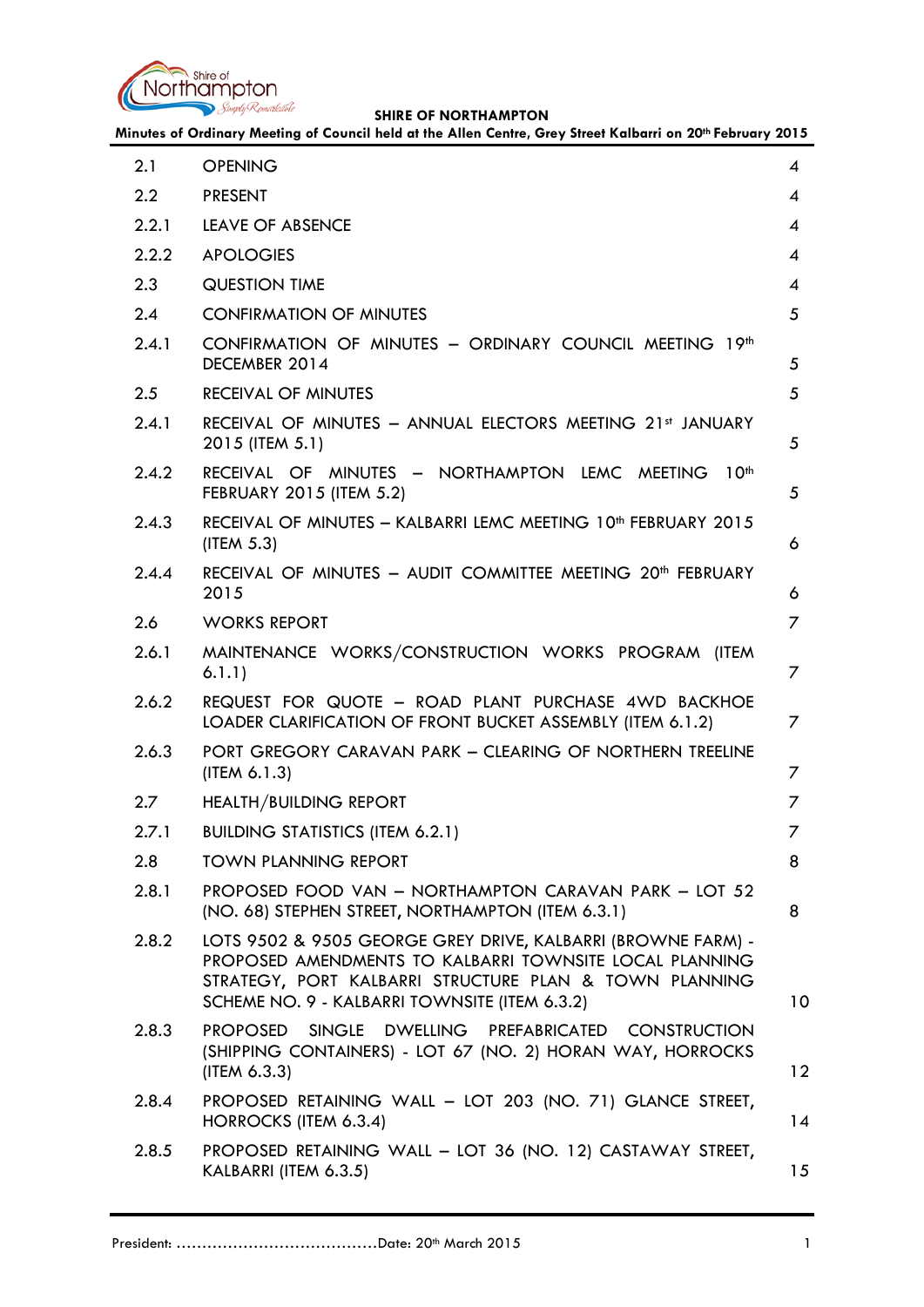

|        | Simply Remarkable<br><b>SHIRE OF NORTHAMPTON</b>                                                                                                                  |                 |
|--------|-------------------------------------------------------------------------------------------------------------------------------------------------------------------|-----------------|
|        | Minutes of Ordinary Meeting of Council held at the Allen Centre, Grey Street Kalbarri on 20th February 2015                                                       |                 |
| 2.8.6  | DEVELOPMENT ASSESSMENT PANELS (ITEM 6.3.6)                                                                                                                        | 16              |
| 2.8.7  | BUILDING AND RETAINING WALL ENCROACHMENTS, MITCHELL STREET<br>HORROCKS (TEM 6.3.7)                                                                                | 16              |
| 2.8.8  | MODIFY LOCATION OF<br><b>BUILDING</b><br>REQUEST TO<br><b>ENVELOPE</b><br>- &<br>LANDSCAPE PROTECTION AREA - LOT 6 (NO. 18) RANCH COURT,<br>KALBARRI (ITEM 6.3.8) | 16              |
| 2.8.9  | SUMMARY OF PLANNING INFORMATION ITEMS (ITEM 6.3.9)                                                                                                                | 16              |
| 2.8.10 | REQUEST FOR WAIVER OF PLANNING AND BUILDING APPLICATION<br>FEES - PROPOSED OUTDOOR CLASSROOM - LOT 262 (NO. 11) MAGEE<br>CRESCENT, KALBARRI (ITEM 6.3.10)         | 17 <sub>2</sub> |
| 2.9    | <b>FINANCE REPORT</b>                                                                                                                                             | 18              |
| 2.9.1  | ACCOUNTS FOR PAYMENT (ITEM 6.4.1)                                                                                                                                 | 18              |
| 2.9.2  | MONTHLY FINANCIAL STATEMENTS - DECEMBER 2014 (ITEM 6.4.2)                                                                                                         | 18              |
| 2.9.3  | MONTHLY FINANCIAL STATEMENTS - JANUARY 2015 (ITEM 6.4.3)                                                                                                          | 18              |
| 2.9.4  | RATES WRITE OFF - LOT 280 RED BLUFF ROAD, KALBARRI (ITEM 6.4.4)                                                                                                   | 18              |
| 2.9.5  | REQUEST FOR DISCOUNT TO BE ALLOWED UNIT 1, 19 GANTHEAUME<br>CRES, KALBARRI 6.4.5)                                                                                 | 19              |
| 2.9.6  | REQUEST FOR DISCOUNT TO BE ALLOWED - LOT 779 CYGNET<br>COURT, KALBARRI (ITEM 6.4.6)                                                                               | 19              |
| 2.10   | <b>ADMINISTRATION &amp; CORPORATE REPORT</b>                                                                                                                      | 20              |
| 2.10.1 | NORTHAMPTON LIGHT INDUSTRIAL AREA (ITEM 6.5.1)                                                                                                                    | 20              |
| 2.10.2 | CROWN RESERVE 36642, LOT 11365 (ITEM 6.5.2)                                                                                                                       | 20              |
| 2.10.3 | DISPOSAL OF RESERVE 15769 - LOT 6666 (ITEM 6.5.3)                                                                                                                 | 20              |
| 2.10.4 | <b>DESTINATION WA GRANT APPLICATION (ITEM 6.5.4)</b>                                                                                                              | 20              |
| 2.10.5 | MID WEST COASTAL NODES PROJECT (ITEM 6.5.5)                                                                                                                       | 20              |
| 2.10.6 | LEASE - KALBARRI AERODROME HANGAR - PEXTON NOMINEES (ITEM<br>6.5.6)                                                                                               | 21              |
| 2.10.7 | ROADS TO RECOVERY FUNDING (ITEM 6.5.7)                                                                                                                            | 21              |
| 1.10.8 | VEHICLE LICENCING SERVICES (ITEM 6.5.8)                                                                                                                           | 21              |
| 2.10.9 | REFUSE REMOVAL & DISPOSAL TENDER/CONTRACT (ITEM 6.5.9)                                                                                                            | 21              |
| 2.11   | SHIRE PRESIDENTS REPORT                                                                                                                                           | 22              |
| 2.12   | DEPUTY SHIRE PRESIDENTS REPORT                                                                                                                                    | 22              |
| 2.13   | <b>COUNCILLORS REPORTS</b>                                                                                                                                        | 22              |
| 2.13.1 | <b>CR CARSON</b>                                                                                                                                                  | 22              |
| 2.13.2 | <b>CR GLIDDON</b>                                                                                                                                                 | 22              |
| 2.14   | <b>INFORMATION BULLETIN</b>                                                                                                                                       | 22              |
| 2.15   | NEW ITEMS OF BUSINESS                                                                                                                                             | 22              |
| 2.16   | NEXT MEETING OF COUNCIL                                                                                                                                           | 22              |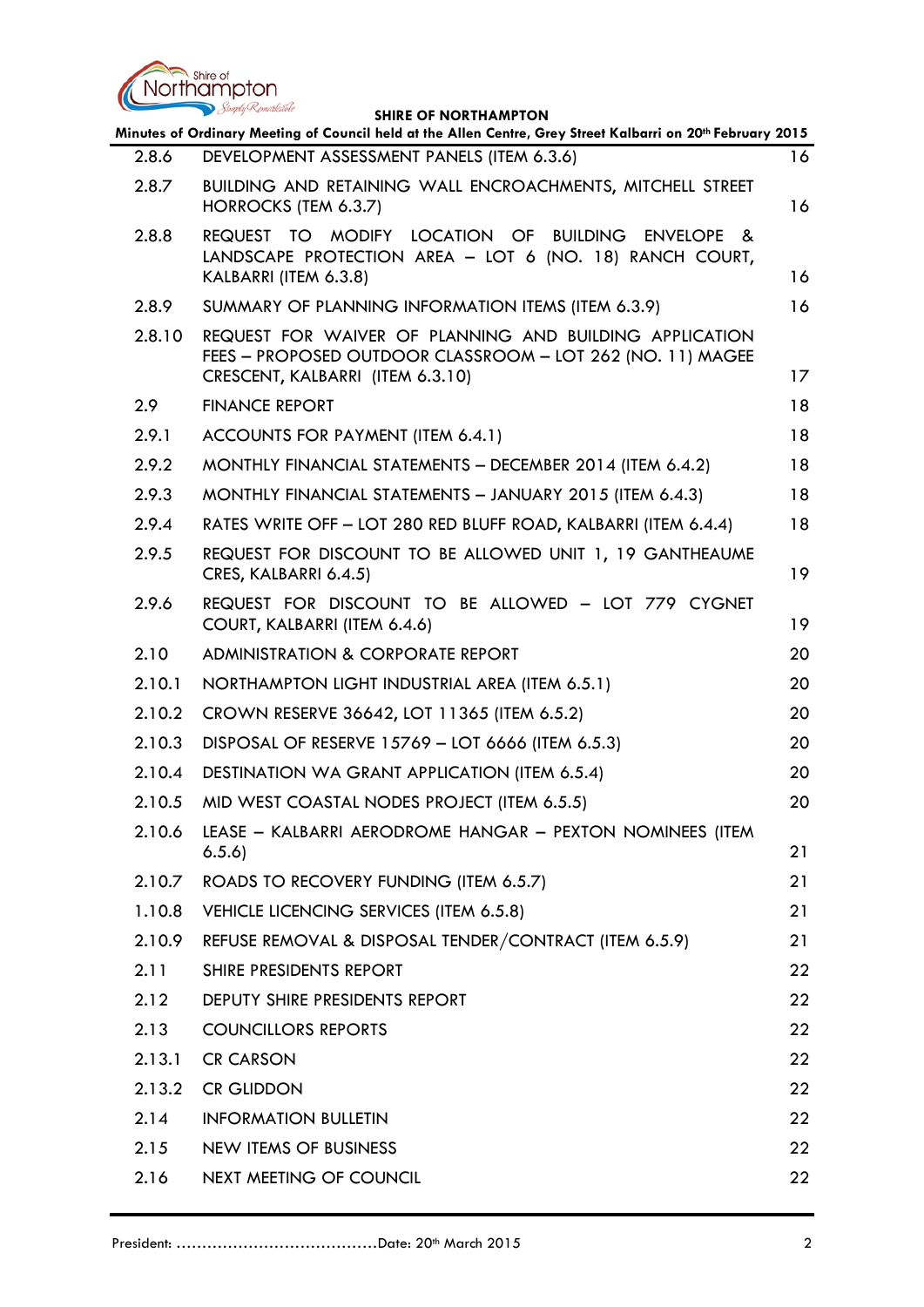

**Minutes of Ordinary Meeting of Council held at the Allen Centre, Grey Street Kalbarri on 20th February 2015**

2.17 [CLOSURE](#page-21-8) 22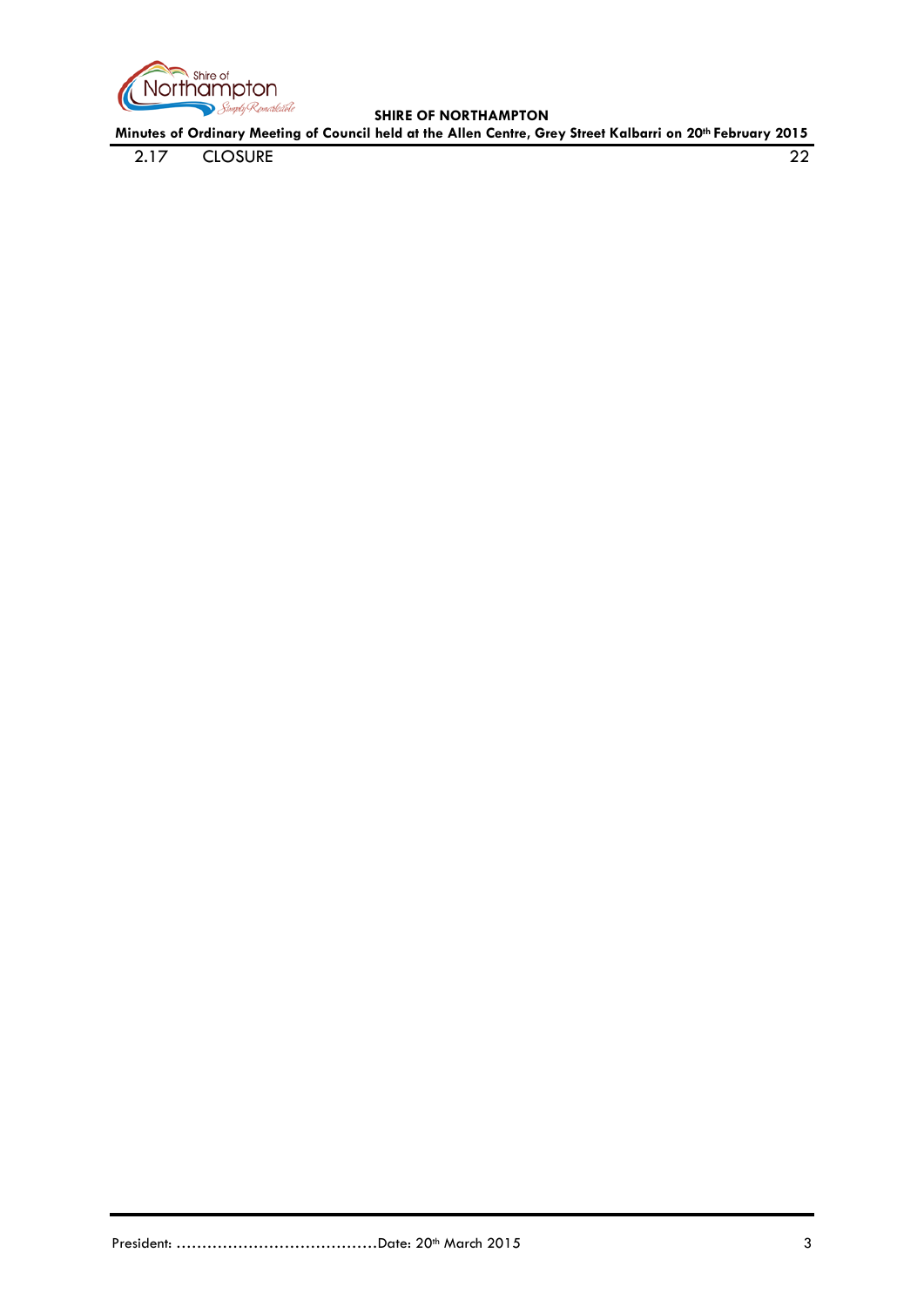

**Minutes of Ordinary Meeting of Council held at the Allen Centre, Grey Street Kalbarri on 20th February 2015**

### <span id="page-3-0"></span>**2.1 OPENING**

The President thanked all Councillors and staff members present for their attendance and declared the meeting open at 1.00pm.

#### <span id="page-3-1"></span>**2.2 PRESENT**

| Cr G Wilson                | President                                     | Northampton Ward |
|----------------------------|-----------------------------------------------|------------------|
| Cr C Simkin                | Deputy President                              | Northampton Ward |
| Cr T Carson                |                                               | Northampton Ward |
| Cr S Stock-Standen         |                                               | Northampton Ward |
| Cr P Gliddon               |                                               | Kalbarri Ward    |
| Cr D Pike                  |                                               | Kalbarri Ward    |
| Cr M Scott                 |                                               | Kalbarri Ward    |
| Mr Garry Keeffe            | <b>Chief Executive Officer</b>                |                  |
| <b>Mr Grant Middleton</b>  | Deputy Chief Executive Officer                |                  |
| Mr Neil Broadhurst         | <b>Manager Works &amp; Technical Services</b> |                  |
| Mr Glenn Bangay            | Principal EHO/Building Surveyor               |                  |
| <b>Mrs Hayley Williams</b> | <b>Principal Planner</b>                      |                  |

#### <span id="page-3-2"></span>**2.2.1 LEAVE OF ABSENCE**

Nil

#### <span id="page-3-3"></span>**2.2.2 APOLOGIES**

Cr M Holt, Cr D Stanich

# <span id="page-3-4"></span>**2.3 QUESTION TIME**

Nola Burges asked if Council would consider improvements including road works, parking and the installation of toilet facilities to Jakes Point and the Blue Holes.

Garry Fletcher asked if Council were to approve improved facilities that toilets be a priority.

The President advised that as this is a budget request, that the installation of toilet facilities at Jakes Point will be listed in the 2015/2016 Budget for consideration.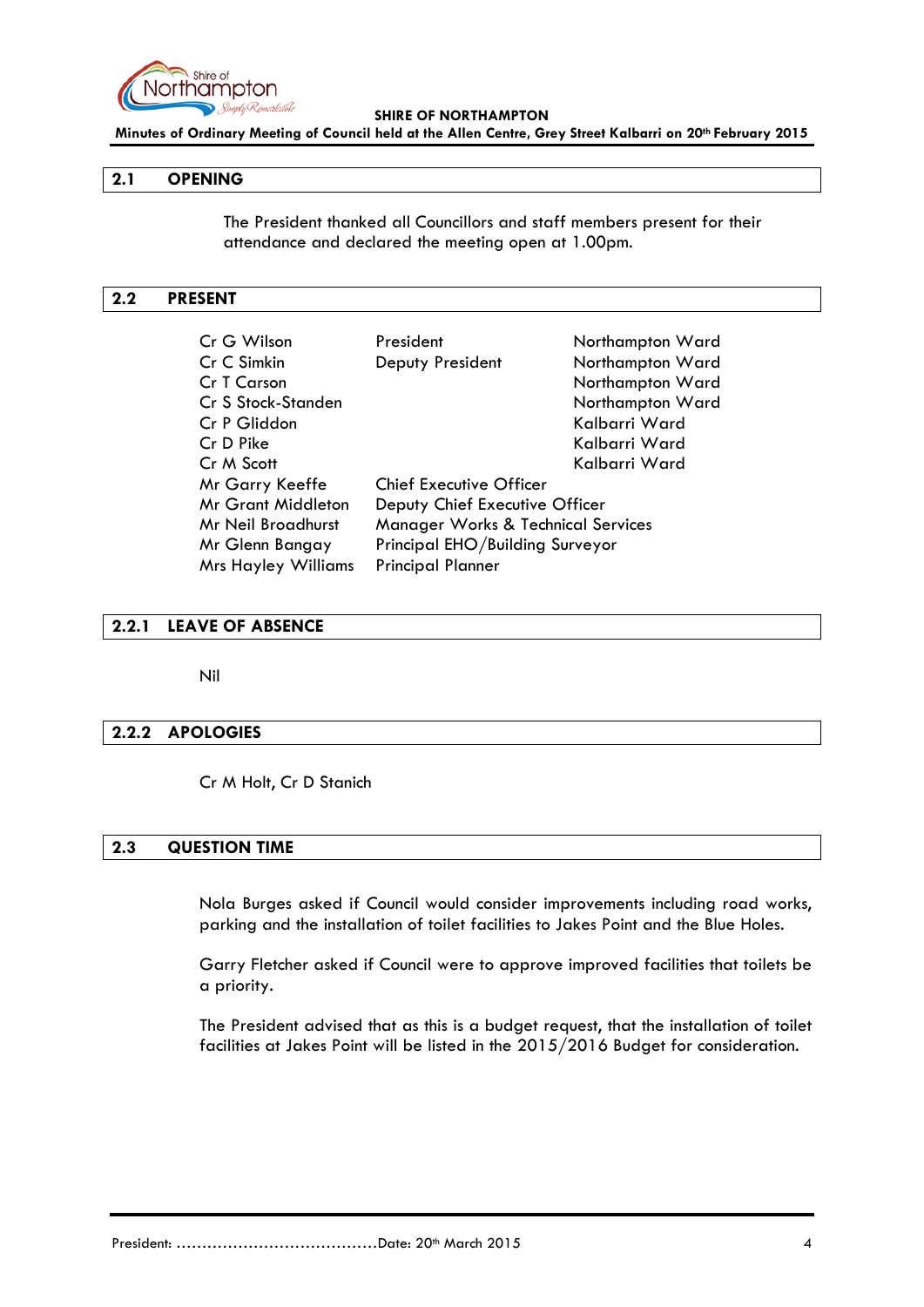

**Minutes of Ordinary Meeting of Council held at the Allen Centre, Grey Street Kalbarri on 20th February 2015**

# <span id="page-4-1"></span><span id="page-4-0"></span>**2.4 CONFIRMATION OF MINUTES**

2.4.1 CONFIRMATION OF MINUTES - ORDINARY COUNCIL MEETING 19th DECEMBER 2014

Moved Cr GLIDON, seconded Cr SIMKIN

That the minutes of the Ordinary Meeting of Council held on the 19th December 2014 be confirmed as a true and correct record.

CARRIED 7/0

#### <span id="page-4-3"></span><span id="page-4-2"></span>**2.5 RECEIVAL OF MINUTES**

## 2.4.1 RECEIVAL OF MINUTES - ANNUAL ELECTORS MEETING 21st JANUARY 2015 (ITEM 5.1)

Moved Cr STOCK-STANDEN, seconded Cr CARSON

That the minutes of the Annual Electors Meeting held on the 21st January 2015 be confirmed as a true and correct record.

CARRIED 7/0

Moved Cr GLIDDON, seconded Cr CARSON

That Council again request the Department of Local Government to remove the need for the holding of Annual Electors meetings due to the lack of interest by electors, which is proven by their non attendance, and the availability of electors being able to ask questions to the Council at question time of each Council meeting.

CARRIED 7/0

# <span id="page-4-4"></span>2.4.2 RECEIVAL OF MINUTES - NORTHAMPTON LEMC MEETING 10<sup>th</sup> FEBRUARY 2015 (ITEM 5.2)

Moved Cr SCOTT, seconded Cr PIKE

That the minutes of the Northampton LEMC Meeting held on the 10<sup>th</sup> February 2015 be confirmed as a true and correct record.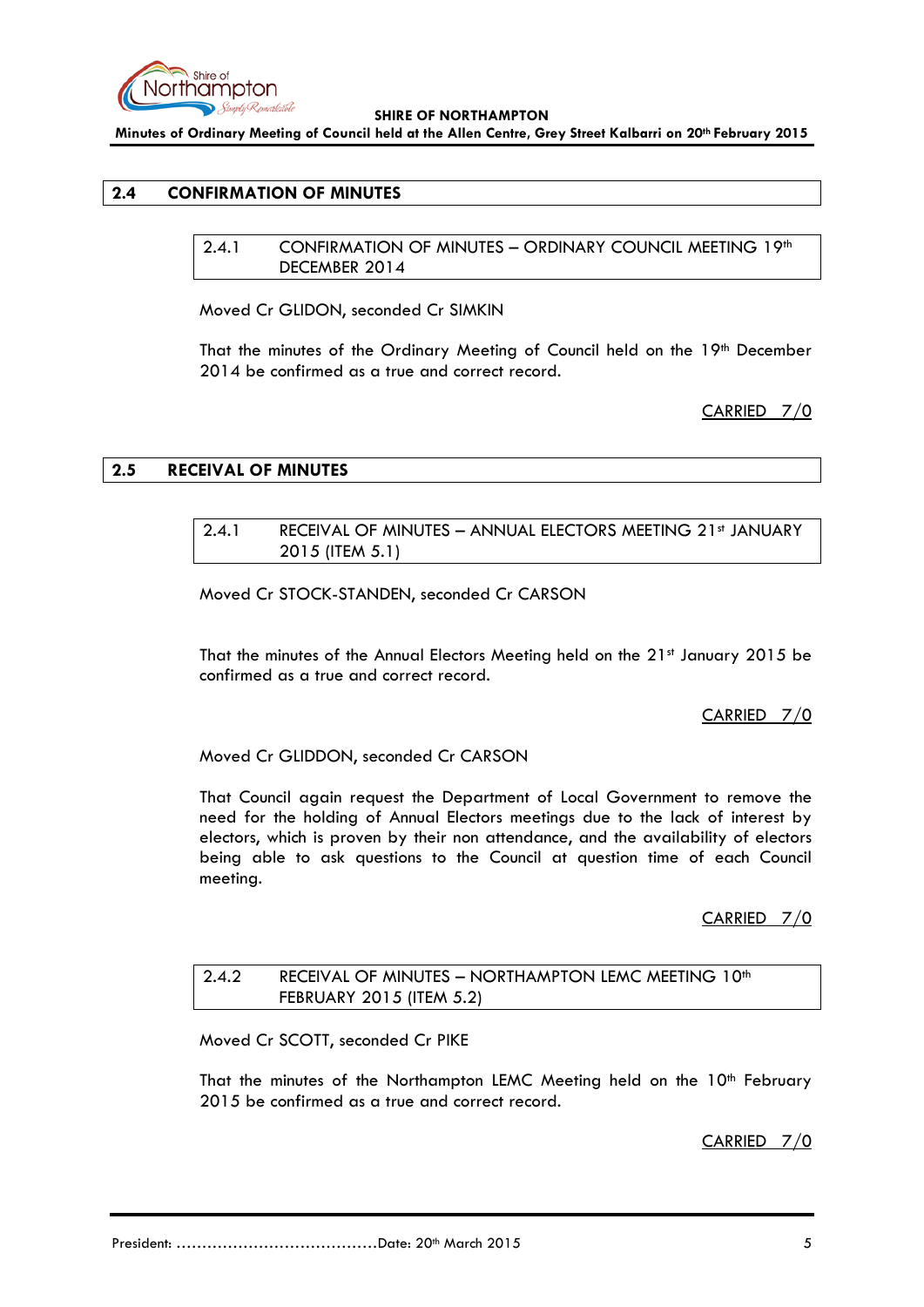

**Minutes of Ordinary Meeting of Council held at the Allen Centre, Grey Street Kalbarri on 20th February 2015**

Moved Cr SCOTT, seconded Cr PIKE

That Council endorses the decision by the Northampton LEMC to support the move to a regional based LEMC.

CARRIED 7/0

# <span id="page-5-0"></span>2.4.3 RECEIVAL OF MINUTES - KALBARRI LEMC MEETING 10<sup>th</sup> FEBRUARY 2015 (ITEM 5.3)

Moved Cr SCOTT, seconded Cr PIKE

That the minutes of the Kalbarri LEMC Meeting held on the 10<sup>th</sup> February 2015 be confirmed as a true and correct record.

CARRIED 7/0

Moved Cr SCOTT, seconded Cr PIKE

That Council endorses the decision by the Kalbarri LEMC to support the move to a regional based LEMC.

### CARRIED 7/0

## <span id="page-5-1"></span>2.4.4 RECEIVAL OF MINUTES - AUDIT COMMITTEE MEETING 20<sup>th</sup> FEBRUARY 2015

Moved Cr STOCK-STANDEN, seconded Cr SCOTT

That the minutes of the Audit Committee Meeting held on the 20<sup>th</sup> February 2015 be confirmed as a true and correct record.

CARRIED 7/0

Moved Cr GLIDDON, seconded Cr SIMKIN

That the Compliance Audit Return for 2014 as presented be adopted and forwarded to the Department of Local Government and Communities.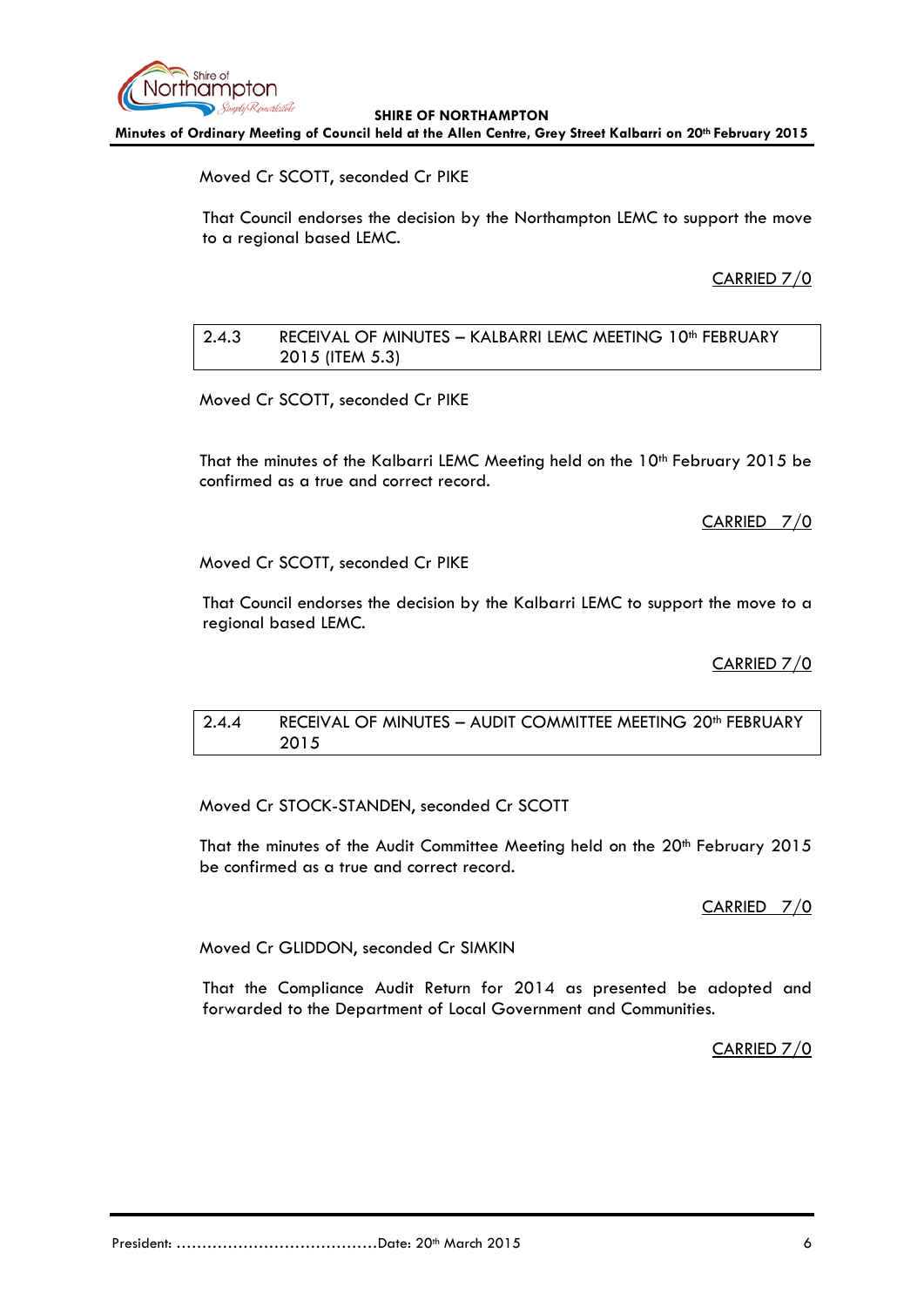

**Minutes of Ordinary Meeting of Council held at the Allen Centre, Grey Street Kalbarri on 20th February 2015**

# <span id="page-6-1"></span><span id="page-6-0"></span>**2.6 WORKS REPORT**

| 2.6.1 | MAINTENANCE WORKS/CONSTRUCTION WORKS PROGRAM (ITEM |
|-------|----------------------------------------------------|
|       | 6.1.1)                                             |

Noted

## <span id="page-6-2"></span>2.6.2 REQUEST FOR QUOTE – ROAD PLANT PURCHASE 4WD BACKHOE LOADER CLARIFICATION OF FRONT BUCKET ASSEMBLY (ITEM 6.1.2)

Moved Cr STOCK-STANDEN, seconded Cr CARSON

That Council authorises the expenditure of \$9,000 for the quick release hydraulic mechanism for the front bucket for the new JCB 4WD Backhoe being purchased from AFGRI.

CARRIED 5/2

# <span id="page-6-3"></span>2.6.3 PORT GREGORY CARAVAN PARK – CLEARING OF NORTHERN TREELINE (ITEM 6.1.3)

Moved Cr STOCK-STANDEN, seconded Cr SIMKIN

That Council list the removal of the tamarisk trees and re-location of the non potable water supply at the northern boundary of the Port Gregory Caravan Park Simkin Place road reserve in the 2015/2016 budget.

CARRIED 7/0

Mr Broadhurst left the meeting at 1.50pm.

# <span id="page-6-5"></span><span id="page-6-4"></span>**2.7 HEALTH/BUILDING REPORT**

### 2.7.1 BUILDING STATISTICS (ITEM 6.2.1)

Noted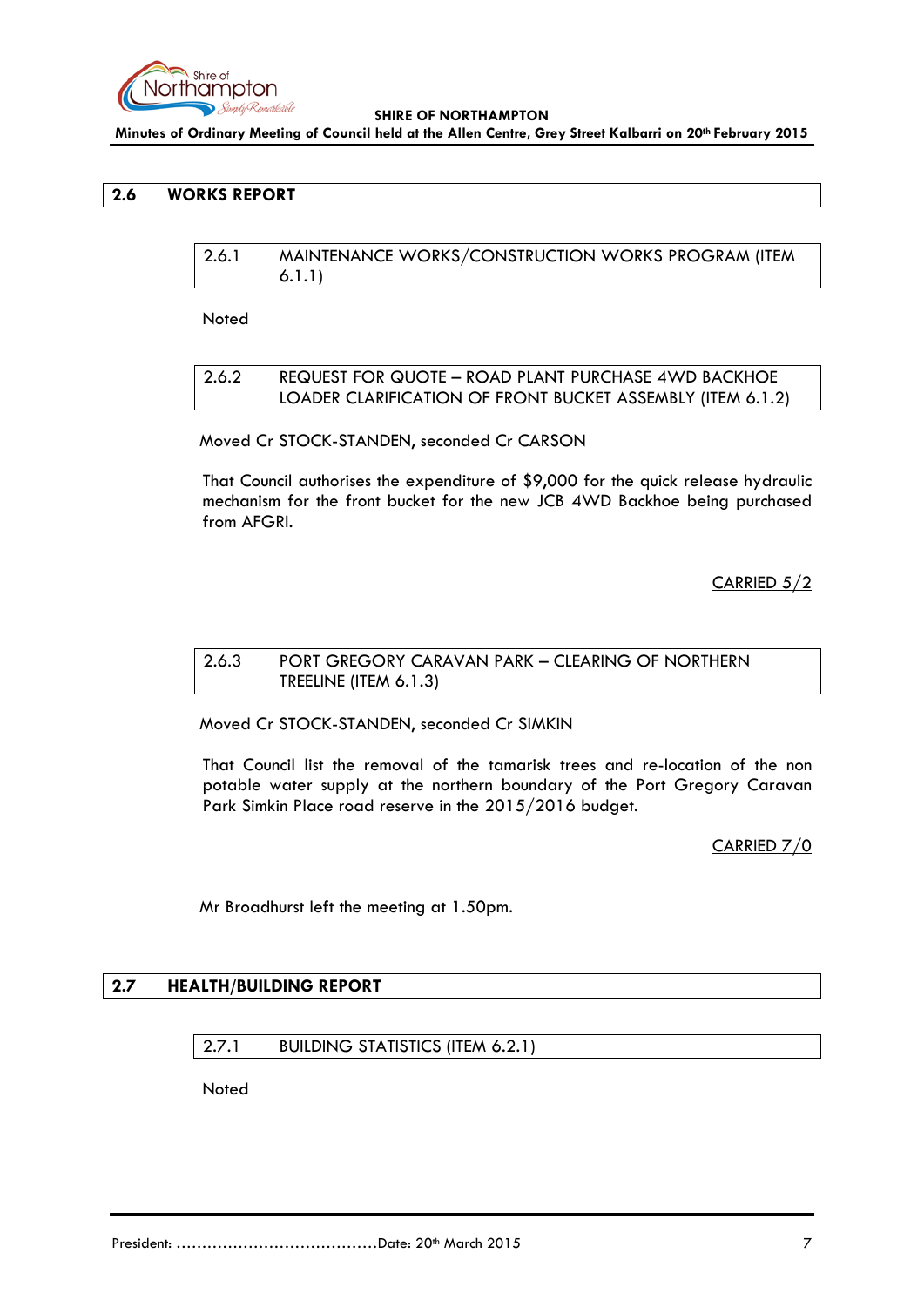

**Minutes of Ordinary Meeting of Council held at the Allen Centre, Grey Street Kalbarri on 20th February 2015**

# <span id="page-7-1"></span><span id="page-7-0"></span>**2.8 TOWN PLANNING REPORT**

## 2.8.1 PROPOSED FOOD VAN – NORTHAMPTON CARAVAN PARK – LOT 52 (NO. 68) STEPHEN STREET, NORTHAMPTON (ITEM 6.3.1)

Moved Cr WILSON, seconded Cr GLIDDON

That Council planning approval for the operation of the food van on Lot 52 (No. 68) Stephen Street, Northampton subject to compliance with the following conditions:

- **1.** Development shall be in accordance with the attached approved plan(s) dated 20 February 2015 and subject to any modifications required as a consequence of any condition(s) of this approval. The endorsed plans shall not be modified or altered without the prior written approval of the local government;
- **2.** The food van is only to be operated within the caravan park in the location specified on the attached approved plans dated 20 February 2015;
- **3.** This approval is valid for a period of 6 months from the 1<sup>st</sup> April 2015 until the 31<sup>st</sup> October 2015, after which the development will be returned to Council for further consideration;
- **4.** Prior to commencement of the development/land use, the proponent is required to obtain written approval from the Shire's Environmental Health Department regarding the final design/presentation of the itinerant food van and compliance with relevant health legislation;
- **5.** This planning approval shall remain valid while the necessary food premise registration remains current and valid and upon expiration or earlier termination of the food premise registration this planning consent shall cease to be valid;
- **6.** The land use hereby permitted shall not cause injury to or prejudicially affect the amenity of the locality by reason of the emission of smoke, dust, fumes, odour, noise, vibration, waste product or otherwise;
- **7.** This approval is issued only to Graham Leggett and is NOT transferable to any other person or to any other land parcel. Should there be any change in respect of which this planning approval is issued this approval shall no longer be valid;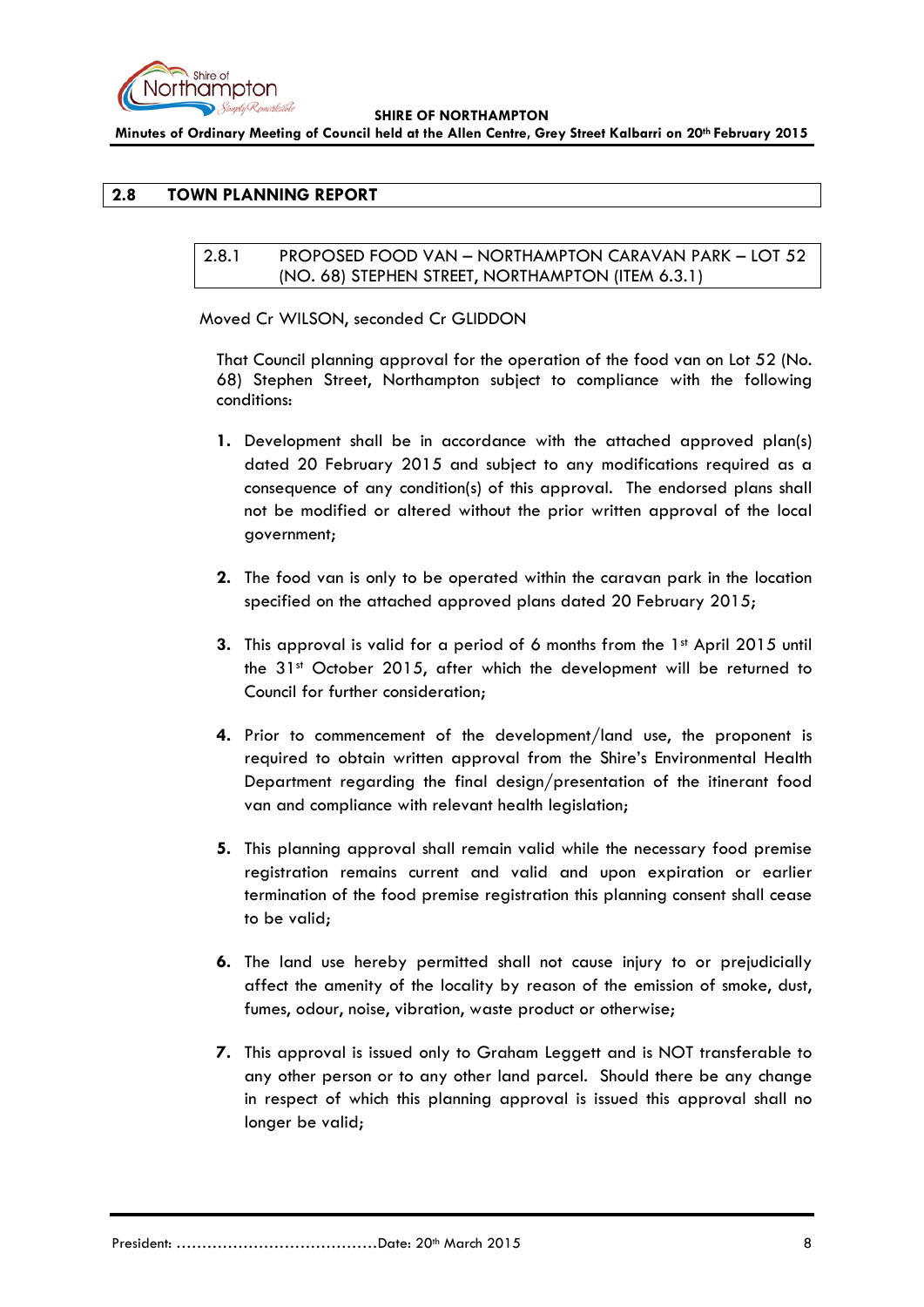

**Minutes of Ordinary Meeting of Council held at the Allen Centre, Grey Street Kalbarri on 20th February 2015**

- **8.** The food van is only approved to sell Asian style food including: curries, spring rolls and other similar type foods;
- **9.** The food van is only approved to sell food to patrons of the Northampton Caravan Park and is not permitted to advertise or sell food to the general public;
- **10.** No freestanding signs or hoardings advertising the operation of the food van are permitted to be erected whether temporary or permanent in nature;
- **11.** The use of mechanical chimes or amplified music which could cause a noise nuisance is not permitted. The food van shall at all times comply with the *Environmental Protection (Noise) Regulations 1997;*

## *Advice Notes:*

- i. Where an approval has so lapsed, no development/land use shall be carried out without the further approval of the local government having first been sought and obtained
- ii. The Applicant is advised that it is not the responsibility of the local government to ensure that all correct approvals are in place and that all conditions contained within said approvals are upheld during the operations of the business
- iii. In relation to Conditions (4.) the applicant is advised that the food van is required to comply with the requirements of the *Food Act 2008* and *Food Regulations 2009*
- iv. If an applicant is aggrieved by this determination there is a right (pursuant to the *Planning and Development Act 2005*) to have the decision reviewed by the State Administrative Tribunal. Such application must be lodged within 28 days from the date of determination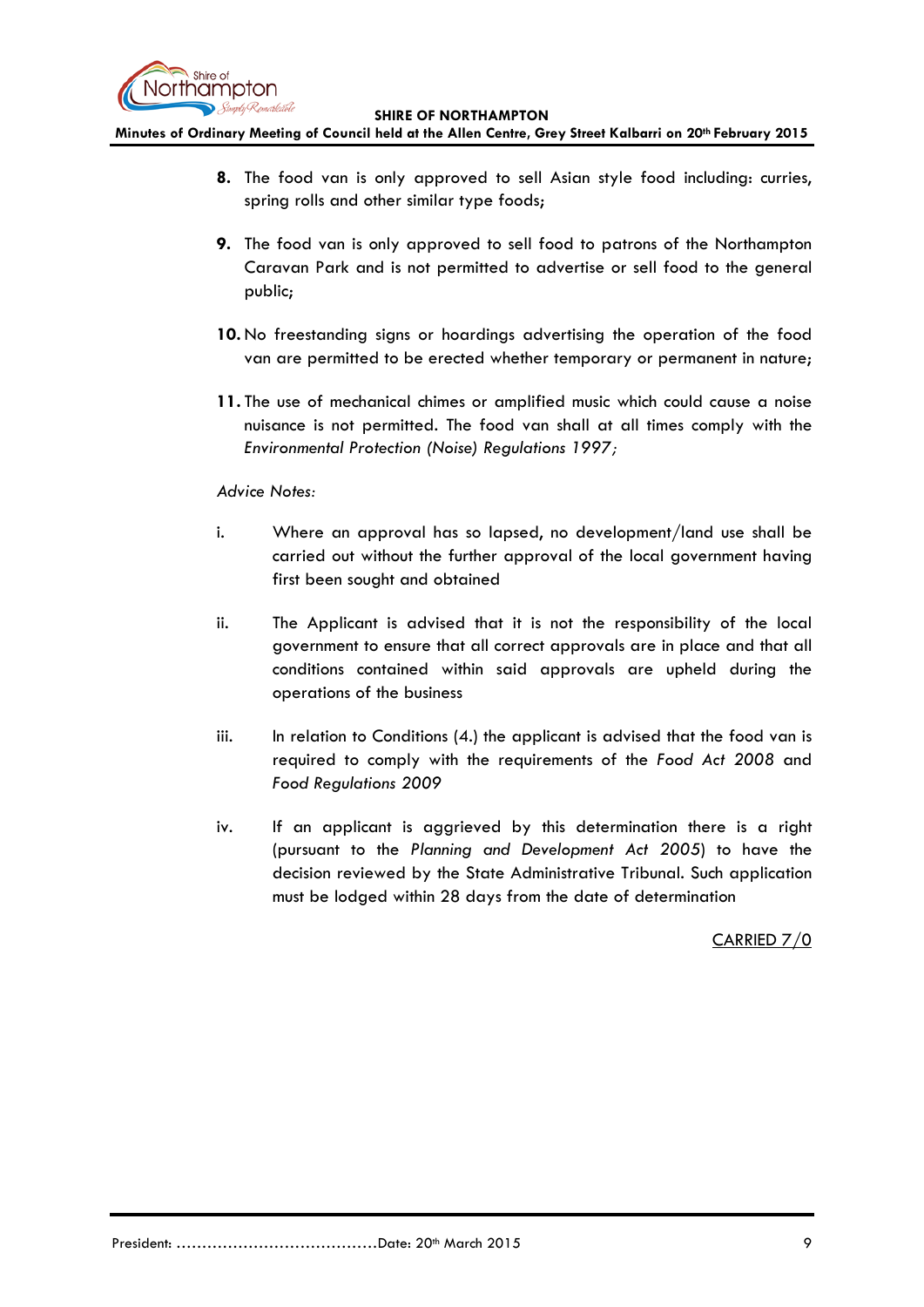

#### **Minutes of Ordinary Meeting of Council held at the Allen Centre, Grey Street Kalbarri on 20th February 2015**

Cr Gliddon declared an interest in item 6.3.2 and left the meeting at 2.00pm as she owns a property abutting the George Grey Drive lots and therefore may incur a financial gain or loss from the decision of Council.

<span id="page-9-0"></span>2.8.2 LOTS 9502 & 9505 GEORGE GREY DRIVE, KALBARRI (BROWNE FARM) - PROPOSED AMENDMENTS TO KALBARRI TOWNSITE LOCAL PLANNING STRATEGY, PORT KALBARRI STRUCTURE PLAN & TOWN PLANNING SCHEME NO. 9 - KALBARRI TOWNSITE (ITEM 6.3.2)

Moved Cr PIKE, seconded Cr STOCK-STANDEN

That Council:

- 1. Resolve to adopt the proposed amendments to the *Kalbarri Townsite Local Planning Strategy* in line with the proposed draft Browne Farm Structure Plan (refer Appendix 4 of the February 2015 Town Planning Report) and supporting documentation for Lots 9502 & 9505 George Grey Drive, Kalbarri for public comment purposes and seek consent from the WA Planning Commission to advertise the amendments to the Strategy;
- 2. Resolve to adopt the proposed Browne Farm Local Structure Plan (refer Appendix 4 of the February 2015 Town Planning Report) for Lots 9502 & 9505 George Grey Drive, Kalbarri for public comment purposes and seek consent from the WA Planning Commission to advertise the Draft Structure Plan;
- 3. Pursuant to Part 5 of the Planning and Development Act 2005 amend *Shire of Northampton Town Planning Scheme No.9 - Kalbarri Townsite* by including the following textural amendments and changes in zones:
- a) Amending the provisions in the table under Appendix 11 Development Areas, as it relates to Special Control Area 1 (SCA1). The existing provision (1) currently reads:

| Area No. | Provisions                                                                                                                                                                                                                                                                                                                                                                                                                                                                                                                                                                                                                                                                                  |
|----------|---------------------------------------------------------------------------------------------------------------------------------------------------------------------------------------------------------------------------------------------------------------------------------------------------------------------------------------------------------------------------------------------------------------------------------------------------------------------------------------------------------------------------------------------------------------------------------------------------------------------------------------------------------------------------------------------|
| SCA1     | $(1)$ This Development Area is already addressed by the Development<br>Strategy Plan for Port Kalbarri, incorporated in Amendment No 11 to<br>the Shire of Northampton Town Planning Scheme No 4, and a Revised<br>Structure Plan (Superlot 2 Port Kalbarri) dated 10 July 2003,<br>endorsed by the Commission subject to it first being modified in<br>accordance with a Schedule of Modifications, conveyed to Council on<br>22 January 2004. These have effect unless and until superseded by a<br>new or revised structure plan as set out in Clause 5.28, but do not<br>confer development or<br>(2) subdivisional rights contrary to the zoning of any of the land in this<br>Scheme. |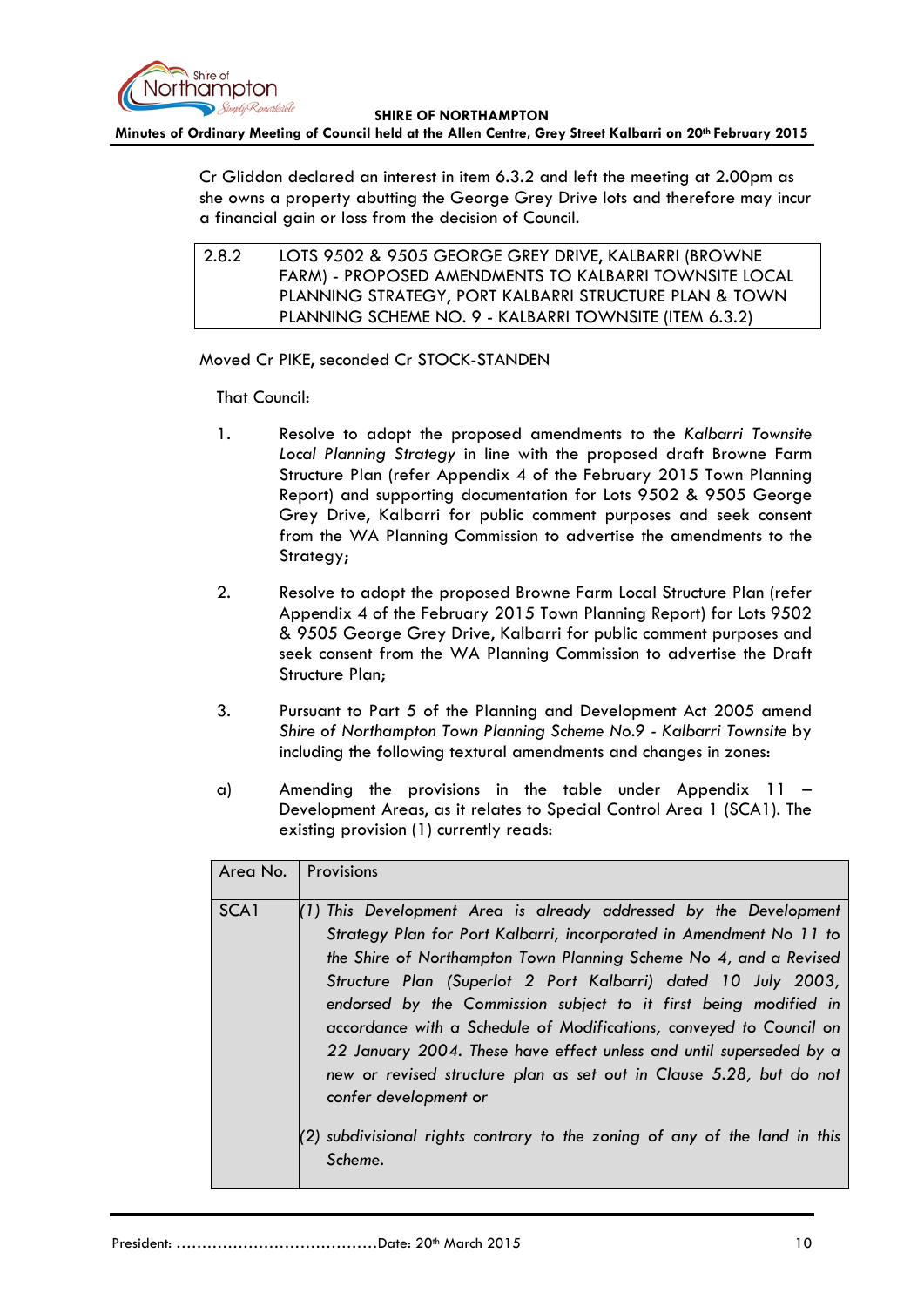

**Minutes of Ordinary Meeting of Council held at the Allen Centre, Grey Street Kalbarri on 20th February 2015**

| Amended to read: |                                                                                                                                                                                                                                                                                                                                                                                                                                                                                                                               |
|------------------|-------------------------------------------------------------------------------------------------------------------------------------------------------------------------------------------------------------------------------------------------------------------------------------------------------------------------------------------------------------------------------------------------------------------------------------------------------------------------------------------------------------------------------|
| Area No.         | Provisions                                                                                                                                                                                                                                                                                                                                                                                                                                                                                                                    |
| SCA1             | This Development Area is already addressed by:<br>(1)<br>a. the Development Strategy Plan for Port Kalbarri, incorporated in<br>Amendment No 11 to the Shire of Northampton Town Planning<br>Scheme No 4;<br>b. a Revised Structure Plan (Superlot 2 Port Kalbarri) dated 10 July<br>2003, endorsed by the Commission subject to it first being<br>modified in accordance with a Schedule of Modifications,<br>conveyed to Council on 22 January 2004; and<br>c. a Revised Local Structure Plan dated XX XXX 20XX endorsed by |
|                  | the Commission subject to it first being modified in accordance<br>with a Schedule of Modifications, conveyed to Council on<br>XXXXXX.<br>These have effect unless and until superseded by a new or revised structure<br>plan as set out in Clause 5.28, but do not confer development or<br>subdivisional rights contrary to the zoning of any of the land in this<br>Scheme.                                                                                                                                                |

- b) Amending the provisions in Appendix 7 Special Use Zones as it relates to No.5 (SU5) to include the use 'Aged or Dependent Persons' Dwelling' within the Special Use Zone;
- c) Rezoning of Lot 112 Flora Boulevard from 'Special Use' (SU5) to 'Commercial'
- d) Rezoning of Lot 118 Flora Boulevard from 'Commercial' to 'Residential R40'
- e) Rezoning Lot 106 Clematis Crescent, Kalbarri from 'Residential R20' to 'Residential R40'; and
- f) Amending the Scheme Maps accordingly.
- i) Subject to the payment of the lodgement fee for a major structure plan and major scheme amendment as per the Schedule of Fees and Charges 2014/15.

CARRIED 6/0

Cr Gliddon returned to the meeting at 2.10pm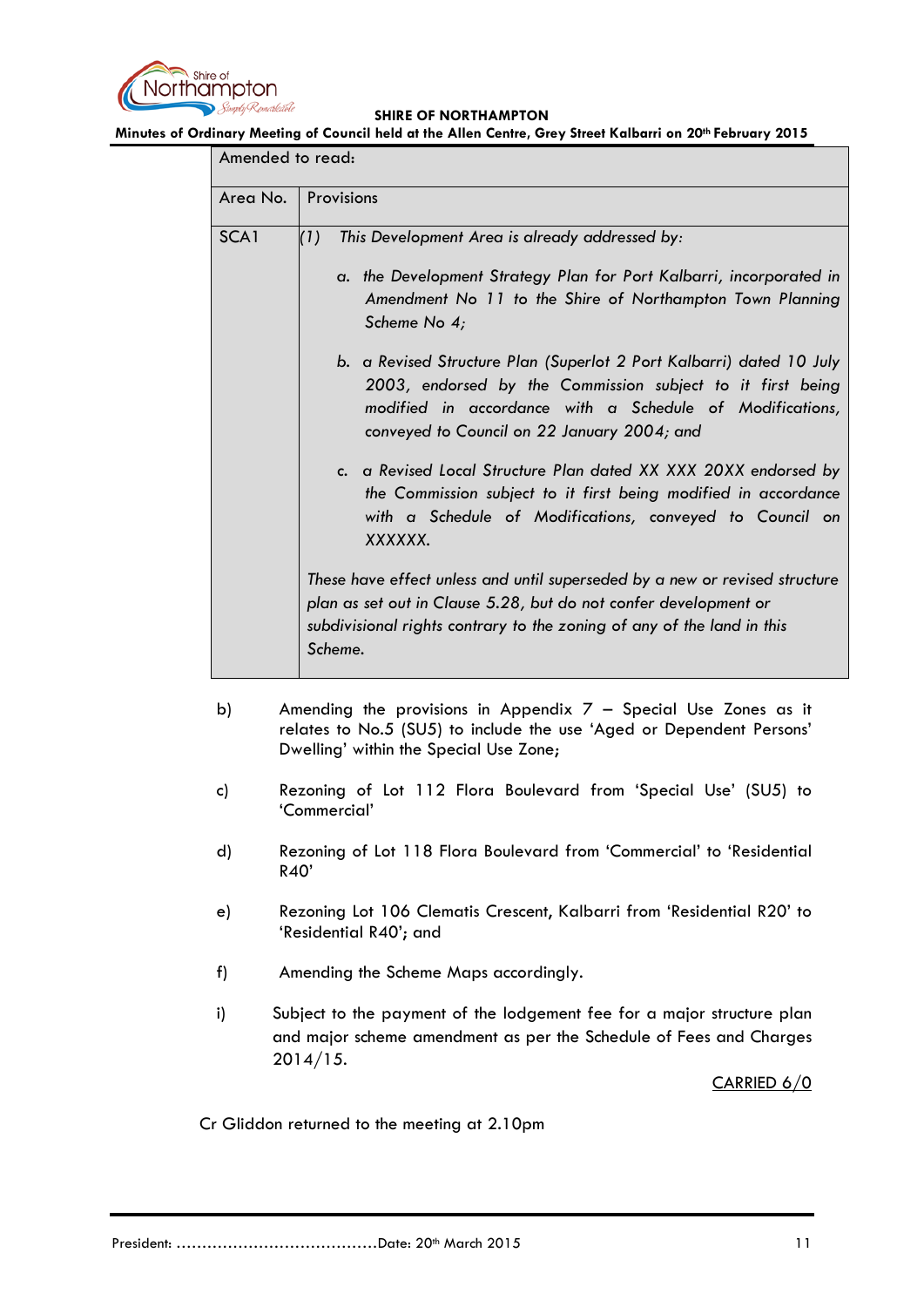

<span id="page-11-0"></span>**Minutes of Ordinary Meeting of Council held at the Allen Centre, Grey Street Kalbarri on 20th February 2015**

2.8.3 PROPOSED SINGLE DWELLING PREFABRICATED CONSTRUCTION (SHIPPING CONTAINERS) - LOT 67 (NO. 2) HORAN WAY, HORROCKS (ITEM 6.3.3)

Moved Cr STOCK-STANDEN, seconded Cr SIMKIN

That Council grant Planning Approval to the Single Dwelling (prefabricated construction – shipping containers) on Lot 67 (No. 2) Horan Way, Horrocks subject to the following conditions:

- 1 Development shall be in accordance with the attached approved plans dated 20 February 2015 and subject to any modifications required as a consequence of this approval. The endorsed plan(s) shall not be modified or altered without the prior written approval of the local government;
- 2. A building permit shall be issued by the local government prior to the commencement of any work on the site;
- 3. The space between the ground level and the floor level of the transportable dwelling shall be suitably enclosed to the approval of the local government;
- 4. All stormwater is to be disposed of on-site to the specifications and approval of the local government. On application for a building permit a detailed design of stormwater collection and disposal system of developed areas is to be supplied;
- 5. Prior to the issue of a building permit, the owner is to lodge a bond of \$10,000.00 to secure completion of all steps necessary to achieve an external appearance to the building in accordance with the Planning Approval;
- 6. A statutory declaration shall be lodged with the local government prior to the approval of a building permit. The statutory declaration is to be signed by the Applicant and appropriately witnessed, indicating that the bond will be forfeited to Council if:
- (i) The works described in the attached approved plans dated 20 February 2015 are not completed within 12 months;
- 7. Installation of crossing places to the standards and specification of the local government;
- 8. The roof and walls of the single dwelling being clad of new, nonreflective materials consistent or complementary in colour with the surrounding natural landscape features or desired streetscape to the approval of the local government;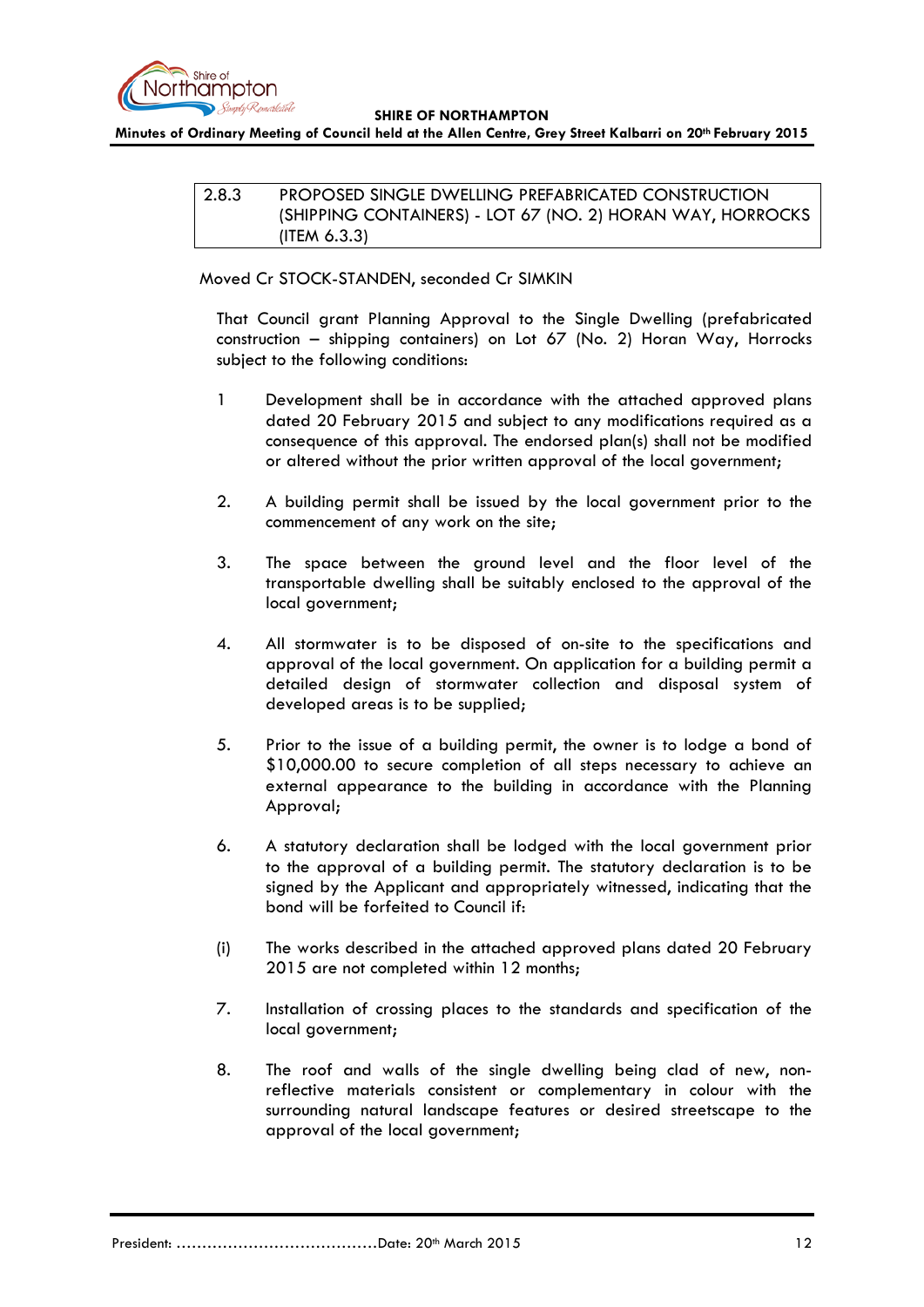

**Minutes of Ordinary Meeting of Council held at the Allen Centre, Grey Street Kalbarri on 20th February 2015**

- 9. A materials and colour schedule for the single dwelling shall be provided prior to the approval of the building permit to the approval of the local government;
- 10. A landscaping plan is to be submitted for approval by the local government, and once approved, prior to the commencement of the approved use, the approved landscaping plan is to be implemented in full and maintained thereafter to the approval of the local government;
- 11. Access and car parking areas to be paved/sealed, drained and thereafter maintained to the approval of the local government;
- 12. Any soils disturbed or deposited on site shall be stabilised to the approval of the local government; and
- 13. Any additions to or change of use of any part of the building or land (not the subject of this consent/approval) requires further application and planning approval for that use/addition.
- 14. The shipping container doors on the eastern elevation of the single dwelling shall be clad of new, non-reflective materials or removed and replaced with glass as marked in red on the attached approved plans dated 20 February 2015.
- 15. The approval for the use of the shipping container currently located on Lot 67 (No. 2) Horan Way, Horrocks for storage of building equipment and materials, is valid for a period of 12 months from the date of issue of the building permit.
- 16. At the end of the approval period referred to in Clause 14 above, the shipping container shall be removed from Lot 67 (No.2) Horan Way, Horrocks.

#### Advice Note

- Note 1: Where an approval has lapsed, no development/use shall be carried out without the further approval of the local government having first been sought and obtained.
- Note 2: If an applicant is aggrieved by this determination there is a right (pursuant to the Planning and Development Act 2005) to have the decision reviewed by the State Administrative Tribunal. Such application must be made within 28 days from the date of this notice.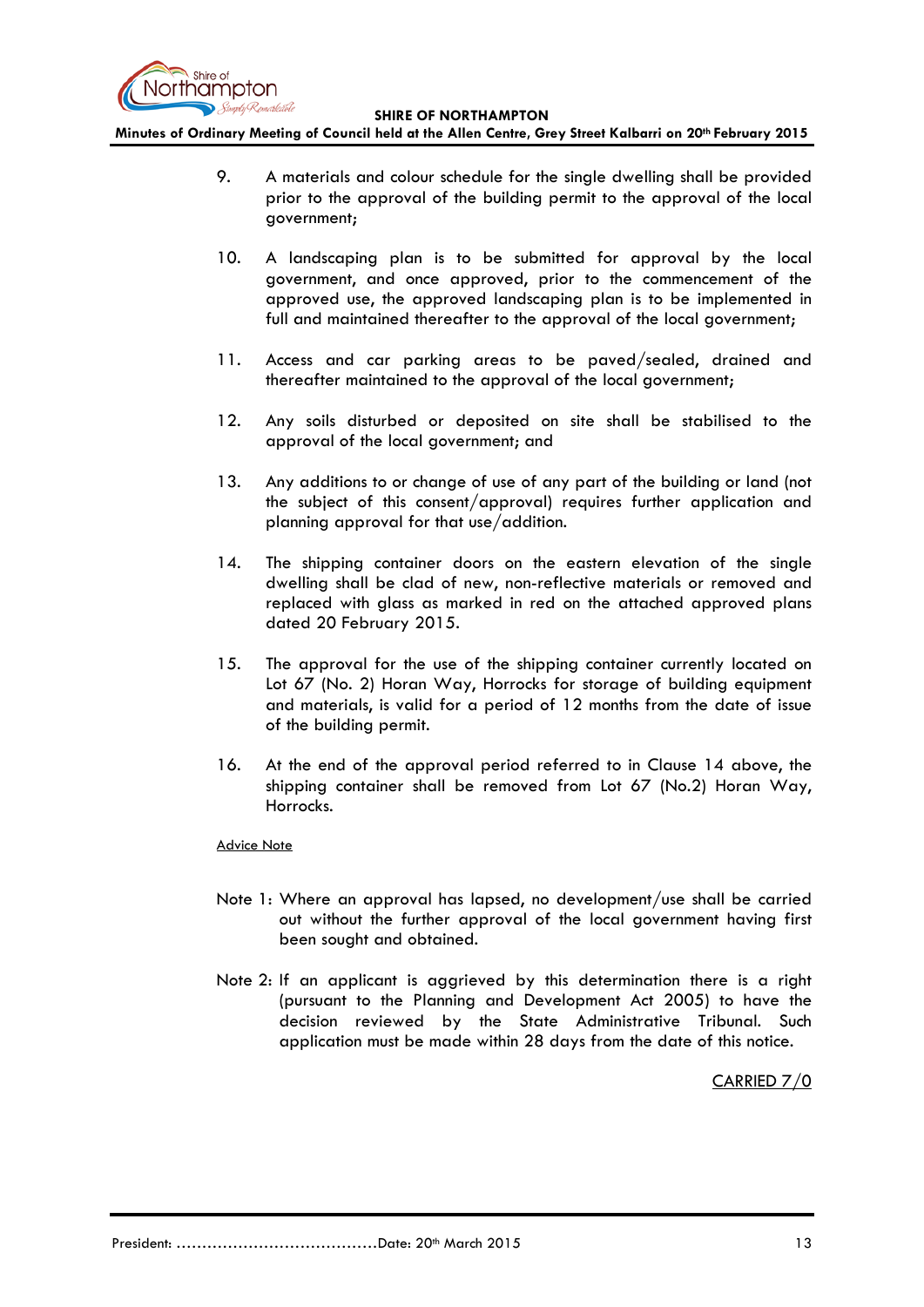

<span id="page-13-0"></span>**Minutes of Ordinary Meeting of Council held at the Allen Centre, Grey Street Kalbarri on 20th February 2015**

2.8.4 PROPOSED RETAINING WALL – LOT 203 (NO. 71) GLANCE STREET, HORROCKS (ITEM 6.3.4)

### Moved Cr CARSON, seconded Cr SCOTT

That Council grant Planning Approval to the Retaining Wall on Lot 203 (No. 71) Glance Street, Horrocks subject to the following conditions:

- 1. Development shall be in accordance with the attached approved plan(s) dated 20 February, 2015 and subject to any modifications required as a consequence of any condition(s) of this approval. The endorsed plan(s) shall not be modified or altered without the prior written approval of the local government;
- 2. If the development/use the subject of this approval is not substantially completed within a period of 2 years after the date of the determination the approval shall lapse and be of no further effect;
- 3. The secondary retaining wall shall be reduced in height from 2.7m to 2.0m or setback a minimum of 3m from the front boundary as shown in red on the attached approved plans, dated 20 February 2015;
- 4. A building permit shall be issued by the local government prior to the commencement of any work on the site;
- 5. Any soils disturbed or deposited on site shall be stabilised to the approval of the local government;
- 6. In the case of the retaining wall on the property boundary, the finish of the retaining wall on the affected adjoining landowner's side is to be finished to a forked/pointed standard to the approval of the Local Government; &

#### Advice Note

- Note 1: Where an approval has lapsed, no development/use shall be carried out without the further approval of the local government having first been sought and obtained.
- Note 2: If an applicant is aggrieved by this determination there is a right (pursuant to the Planning and Development Act 2005) to have the decision reviewed by the State Administrative Tribunal. Such application must be made within 28 days from the date of this notice.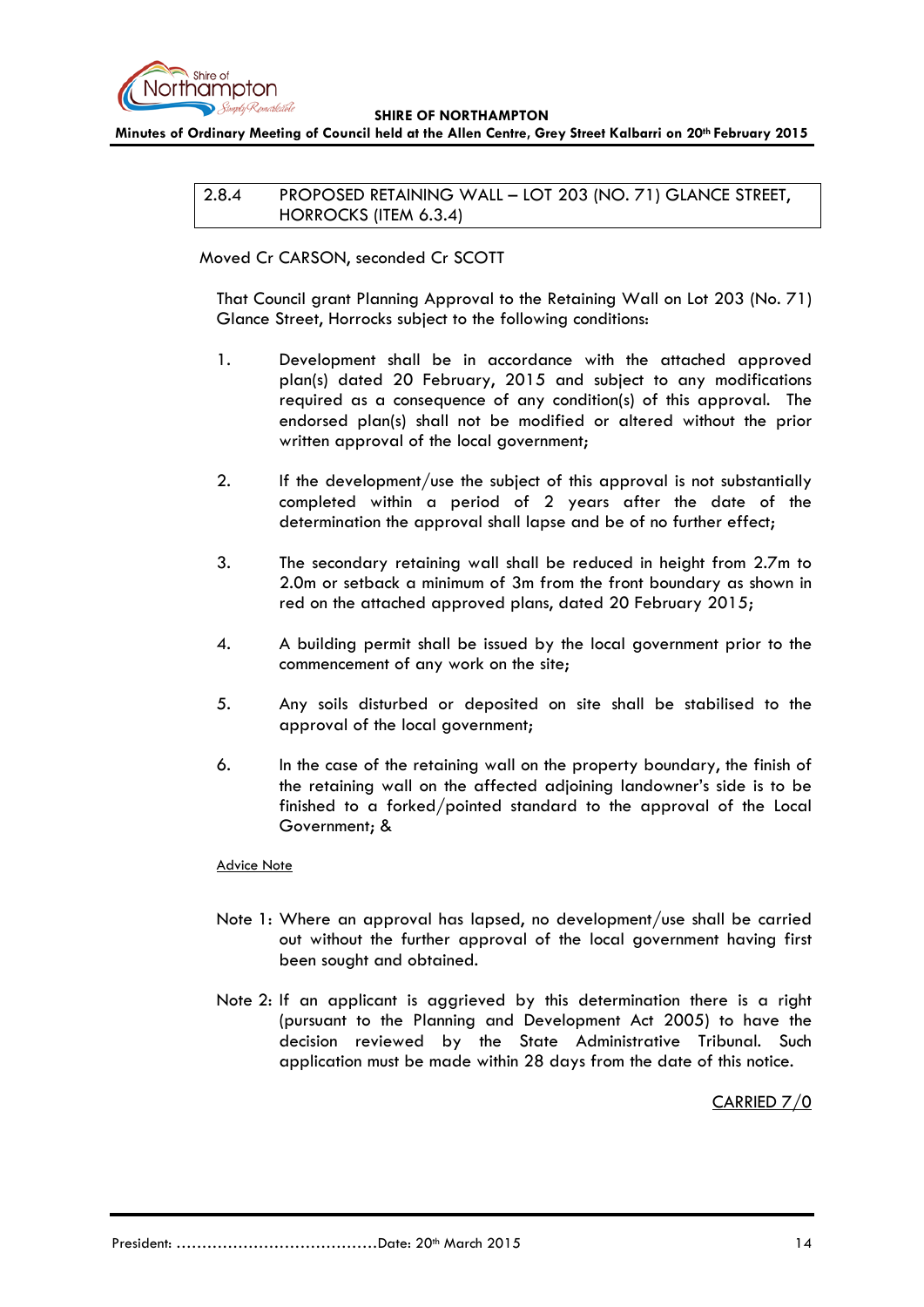

<span id="page-14-0"></span>**Minutes of Ordinary Meeting of Council held at the Allen Centre, Grey Street Kalbarri on 20th February 2015**

2.8.5 PROPOSED RETAINING WALL – LOT 36 (NO. 12) CASTAWAY STREET, KALBARRI (ITEM 6.3.5)

Moved Cr SCOTT, seconded Cr GLIDDON

That Council grant Planning Approval to a retaining wall on Lot 36 (No. 12) Castaway Street, Kalbarri subject to the following conditions:

- 1. Development shall be in accordance with the attached approved plan(s) dated 20 February, 2015 and subject to any modifications required as a consequence of any condition(s) of this approval. The endorsed plan(s) shall not be modified or altered without the prior written approval of the local government;
- 2. If the development/use the subject of this approval is not substantially completed within a period of 2 years after the date of the determination the approval shall lapse and be of no further effect;
- 3. A building permit shall be issued by the local government prior to the commencement of any work on the site;
- 4. Any soils disturbed or deposited on site shall be stabilised to the approval of the local government;
- 5. In the case of the retaining wall on the property boundary, the finish of the retaining wall on the affected adjoining landowner's side is to be finished to a forked/pointed standard to the approval of the Local Government; &
- 6. A 1.5m fence is required to be erected atop the retaining wall to the approval of the Local Government.

### Advice Note

- Note 1: Where an approval has lapsed, no development/use shall be carried out without the further approval of the local government having first been sought and obtained.
- Note 2: If an applicant is aggrieved by this determination there is a right (pursuant to the Planning and Development Act 2005) to have the decision reviewed by the State Administrative Tribunal. Such application must be made within 28 days from the date of this notice.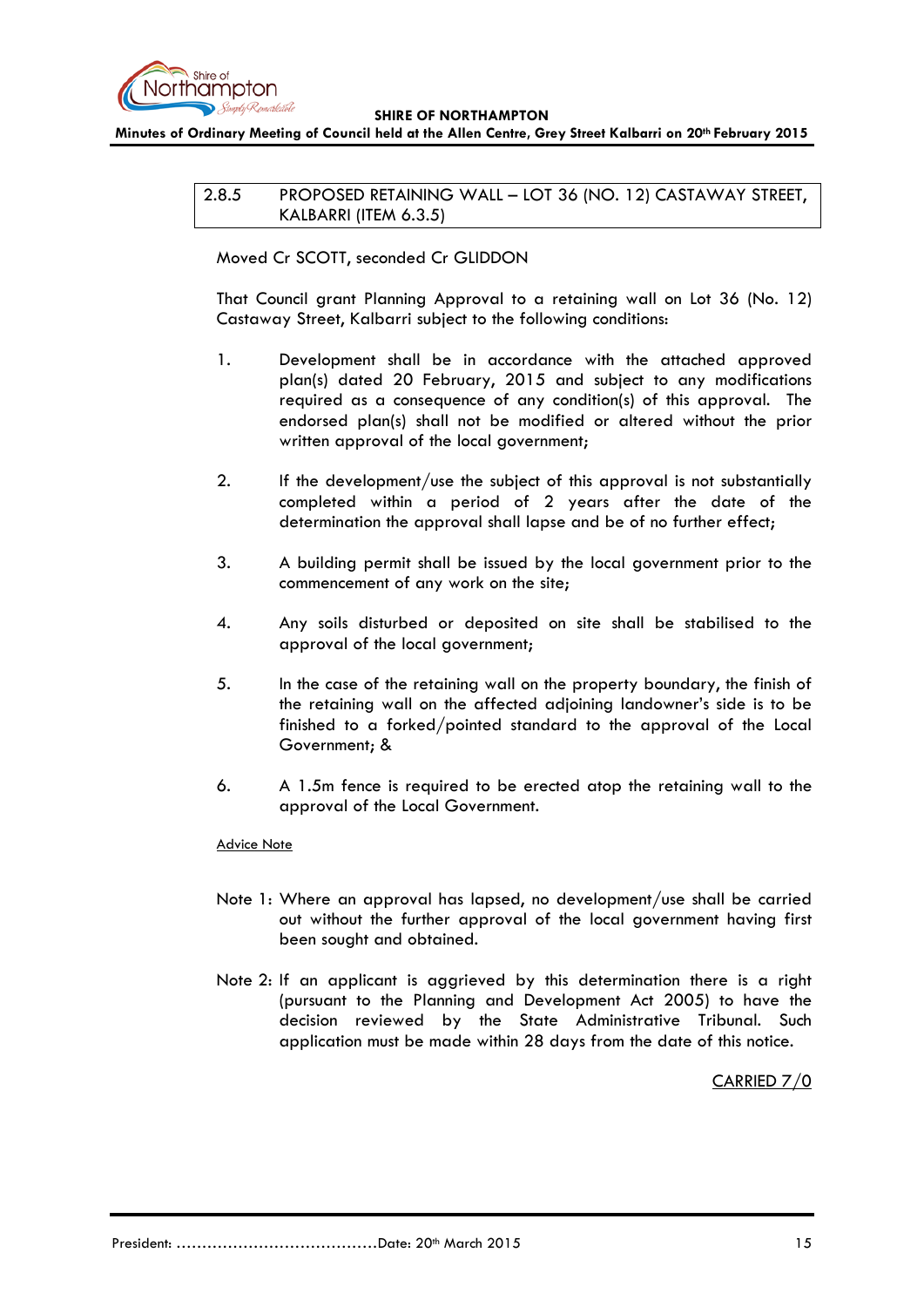

<span id="page-15-0"></span>**Minutes of Ordinary Meeting of Council held at the Allen Centre, Grey Street Kalbarri on 20th February 2015**

#### 2.8.6 DEVELOPMENT ASSESSMENT PANELS (ITEM 6.3.6)

Moved Cr WISON, seconded Cr PIKE

That Council advise the Minister of Planning that no Councillors from the Shire of Northampton are to be nominated to serve on the Development Assessment Panel.

CARRIED 7/0

<span id="page-15-1"></span>

| 2.8.7 | BUILDING AND RETAINING WALL ENCROACHMENTS, MITCHELL |
|-------|-----------------------------------------------------|
|       | STREET HORROCKS (TEM 6.3.7)                         |

Moved Cr SCOTT, seconded Cr GLIDDON

That Council will not make an exception as requested by the owners of Lot 18 (No. 36) Mitchell Street Horrocks and the owners of the property will need to adhere to Councils initial request for formalising the encroachment.

CARRIED 7/0

Cr Simkin declared an interest in item 6.3.8 and left the meeting at 2.45pm as the owner of Lot 6 (No. 18) Ranch Court Kalbarri is his niece who may incur a financial gain or loss from the decision of Council.

<span id="page-15-2"></span>

| 2.8.8 | REQUEST TO MODIFY LOCATION OF BUILDING ENVELOPE &       |
|-------|---------------------------------------------------------|
|       | LANDSCAPE PROTECTION AREA - LOT 6 (NO. 18) RANCH COURT, |
|       | KALBARRI (ITEM 6.3.8)                                   |

Moved Cr CARSON, seconded Cr PIKE

That Council recommends the applicant undertake all necessary environmental, geotechnical and engineering investigations in order to ascertain if the relocation of the building envelope and modification of the landscape protection area is possible without flood risk, for Lot 6 within the Big River Ranch Special Rural Zone Subdivision Guide Plan referenced in Appendix 8 of *Town Planning Scheme No. 9 – Kalbarri Townsite*. Furthermore that all work associated with these investigations is done at the Applicant's cost.

CARRIED 6/0

Cr Simkin returned to the meeting at 2.58pm.

### <span id="page-15-3"></span>2.8.9 SUMMARY OF PLANNING INFORMATION ITEMS (ITEM 6.3.9)

**Noted**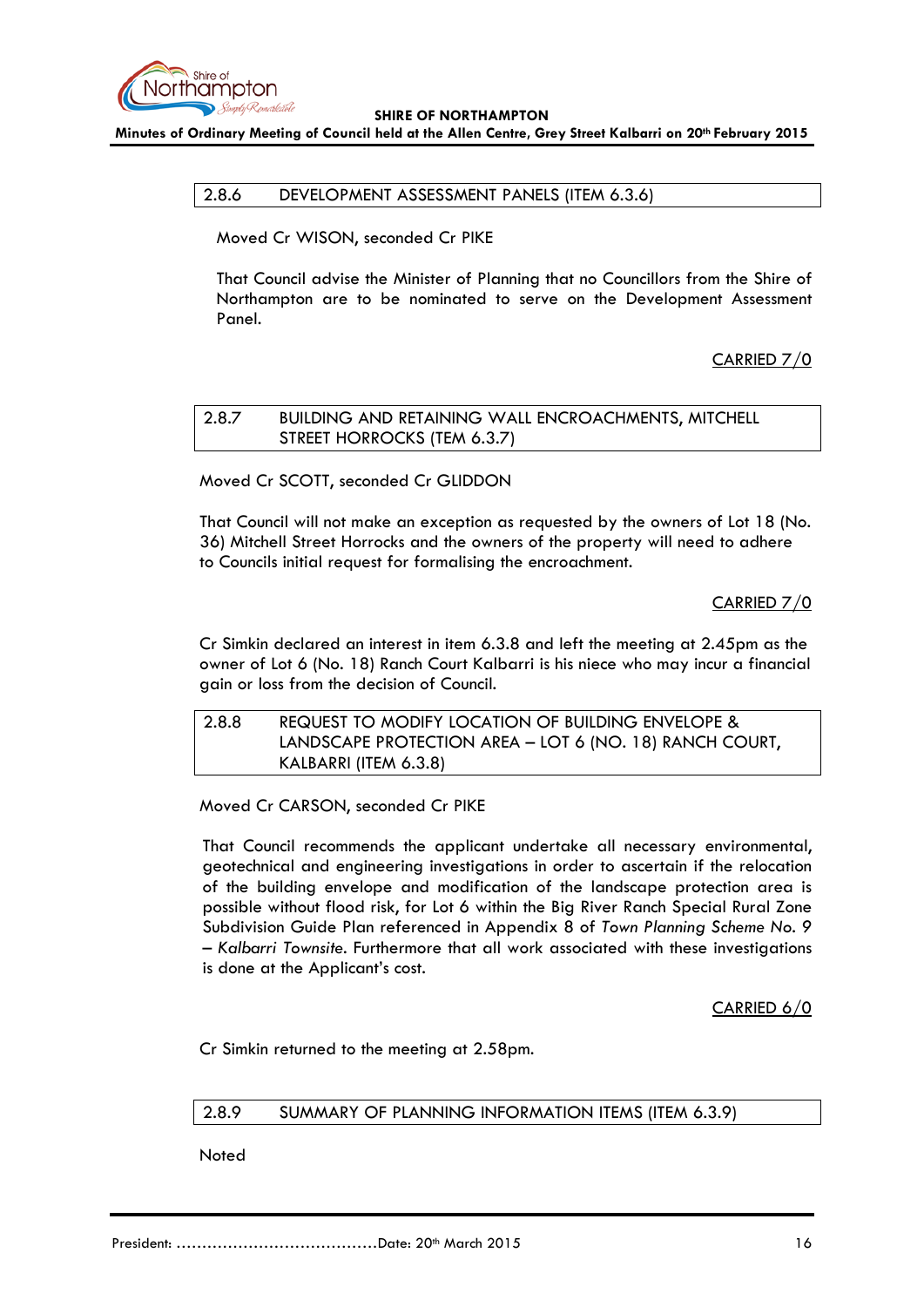

<span id="page-16-0"></span>**Minutes of Ordinary Meeting of Council held at the Allen Centre, Grey Street Kalbarri on 20th February 2015**

## 2.8.10 REQUEST FOR WAIVER OF PLANNING AND BUILDING APPLICATION FEES – PROPOSED OUTDOOR CLASSROOM – LOT 262 (NO. 11) MAGEE CRESCENT, KALBARRI (ITEM 6.3.10)

Moved Cr SCOTT, seconded Cr GLIDDON

That Council waive the Planning Application and the Building Application Fee payable for the construction of an outdoor classroom at Lot 262 (No. 11) Magee Crescent, Kalbarri in recognition of the valuable service the Kalbarri Emergency Services provides to the community.

# CARRIED BY AN ABSOLUTE MAJORITY 7/0

Hayley Williams left the meeting at 3.00pm.

### AFTERNOON TEA ADJOURNMENT

Council adjourned for afternoon tea at 3.01pm.

During the afternoon tea adjournment councillors and staff met with OIC Shaun Peters and Senior Constable Stuart Dey from the Kalbarri Police.

Meeting reconvened at 3.49pm with the following in attendance:

Cr Wilson, Cr Simkin, Cr Carson, Cr Gliddon, Cr Stock-Standen, Cr Scott, Cr Pike, Chief Executive Officer Garry Keeffe, Deputy Chief Executive Officer Grant Middleton, Mr Glenn Bangay Principal EHO/Building Surveyor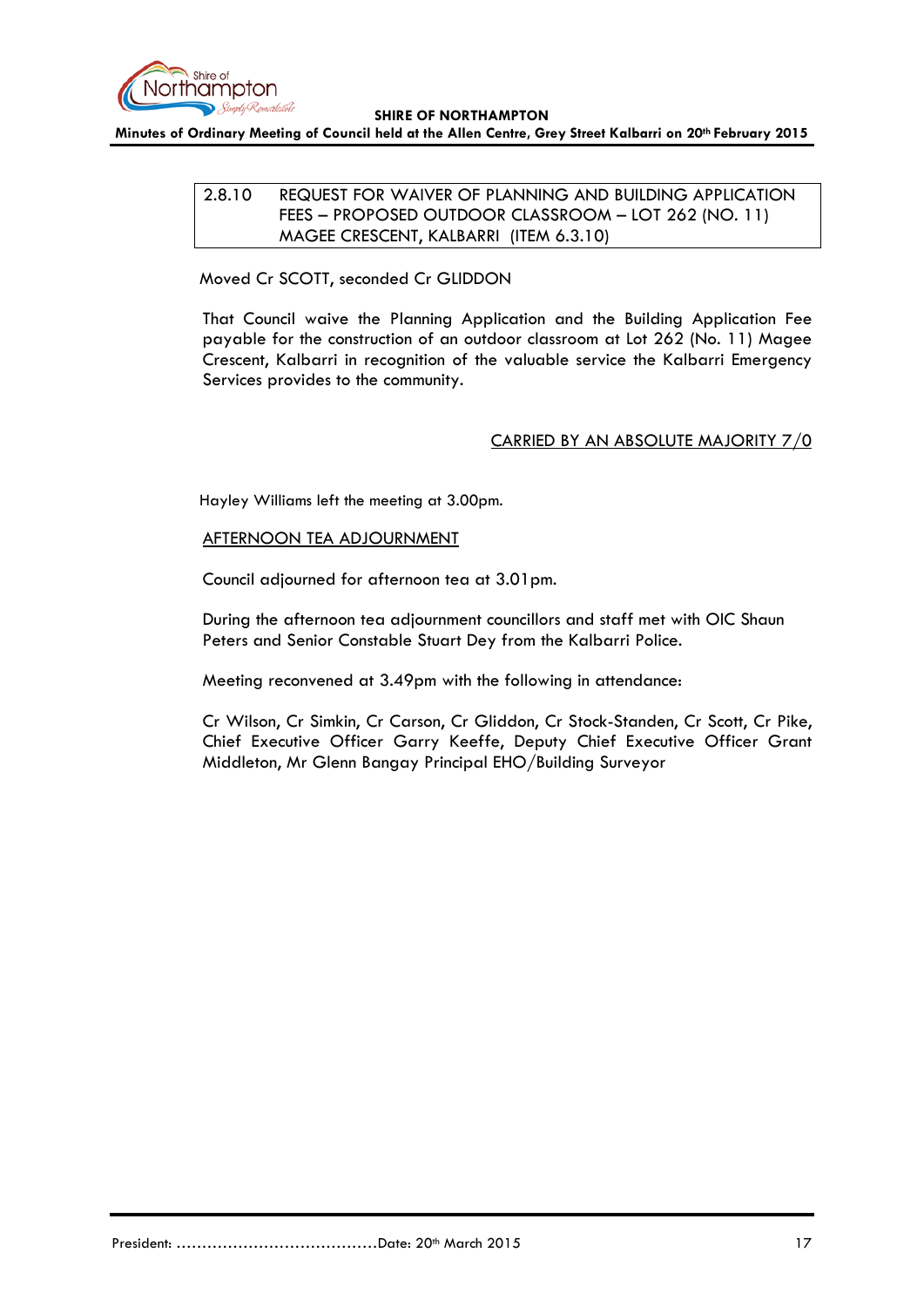

**Minutes of Ordinary Meeting of Council held at the Allen Centre, Grey Street Kalbarri on 20th February 2015**

## <span id="page-17-1"></span><span id="page-17-0"></span>**2.9 FINANCE REPORT**

#### 2.9.1 ACCOUNTS FOR PAYMENT (ITEM 6.4.1)

Moved Cr SIMKIN, seconded Cr SCOTT

That Municipal Fund Cheques 20419 to 20484 inclusive, totalling \$201,101.35, Municipal EFT payments numbered EFT13293 to EFT13466 inclusive totalling \$616,027.48, Direct Debit payments GJ0605 to GJ0709 totalling \$6,831.97, Trust Fund Cheques 2020-2025, totalling \$7,664.24 be passed for payment and the items therein be declared authorised expenditure.

### CARRIED BY AN ABSOLUTE MAJORITY 7/0

#### <span id="page-17-2"></span>2.9.2 MONTHLY FINANCIAL STATEMENTS – DECEMBER 2014 (ITEM 6.4.2)

Moved Cr CARSON, seconded Cr STOCK-STANDEN

That Council adopts the Monthly Financial Reports for the period ending 31 December 2014.

CARRIED 7/0

#### <span id="page-17-3"></span>2.9.3 MONTHLY FINANCIAL STATEMENTS – JANUARY 2015 (ITEM 6.4.3)

Moved Cr GLIDDON, seconded Cr STOCK-STANDEN

That Council adopts the Monthly Financial Report for the period ending 31 January 2015 and endorses the presentation of Finance Reports as per the Haines Norton Shire of Somewhere presentation suite.

#### CARRIED 7/0

## <span id="page-17-4"></span>2.9.4 RATES WRITE OFF – LOT 280 RED BLUFF ROAD, KALBARRI (ITEM 6.4.4)

Moved Cr PIKE, seconded Cr SCOTT

That Council write off the rates and service charges totalling \$3,359.00 raised, for Lot 280 Red Bluff Road, due to the lot being non rateable as per Section 6.2.6 of the Local Government Act 1995.

CARRIED BY AN ABSOLUTE MAJORITY 7/0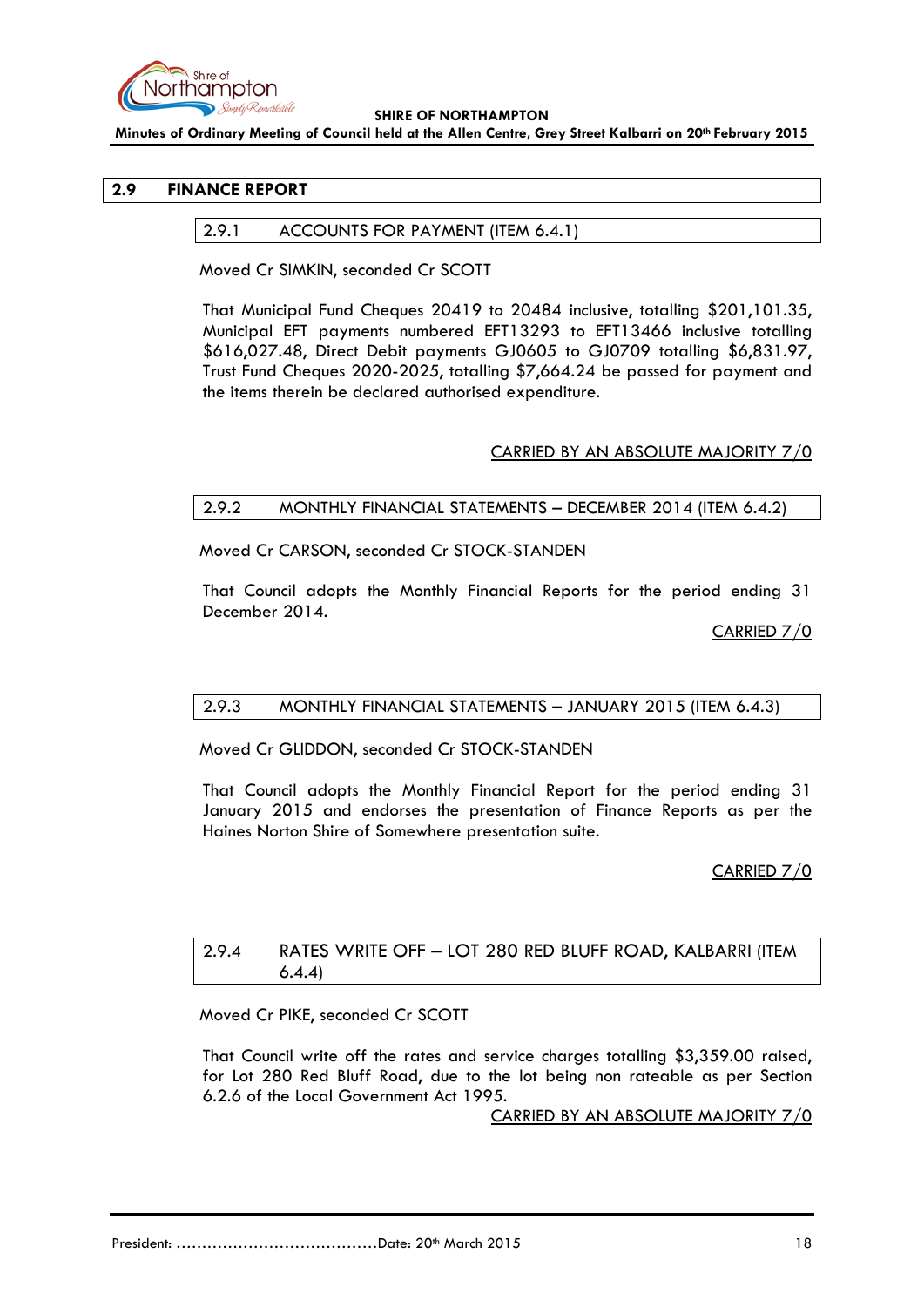

<span id="page-18-0"></span>**Minutes of Ordinary Meeting of Council held at the Allen Centre, Grey Street Kalbarri on 20th February 2015**

## 2.9.5 REQUEST FOR DISCOUNT TO BE ALLOWED UNIT 1, 19 GANTHEAUME CRES, KALBARRI 6.4.5)

Moved Cr PIKE, seconded Cr GLIDDON

That Council does not approve the request to waive the discount amount totalling \$35.15.

CARRIED 6/1

# <span id="page-18-1"></span>2.9.6 REQUEST FOR DISCOUNT TO BE ALLOWED – LOT 779 CYGNET COURT, KALBARRI (ITEM 6.4.6)

Moved Cr CARSON, seconded Cr PIKE

That Council does not approve the request to waive the discount amount totalling \$31.46

CARRIED 6/1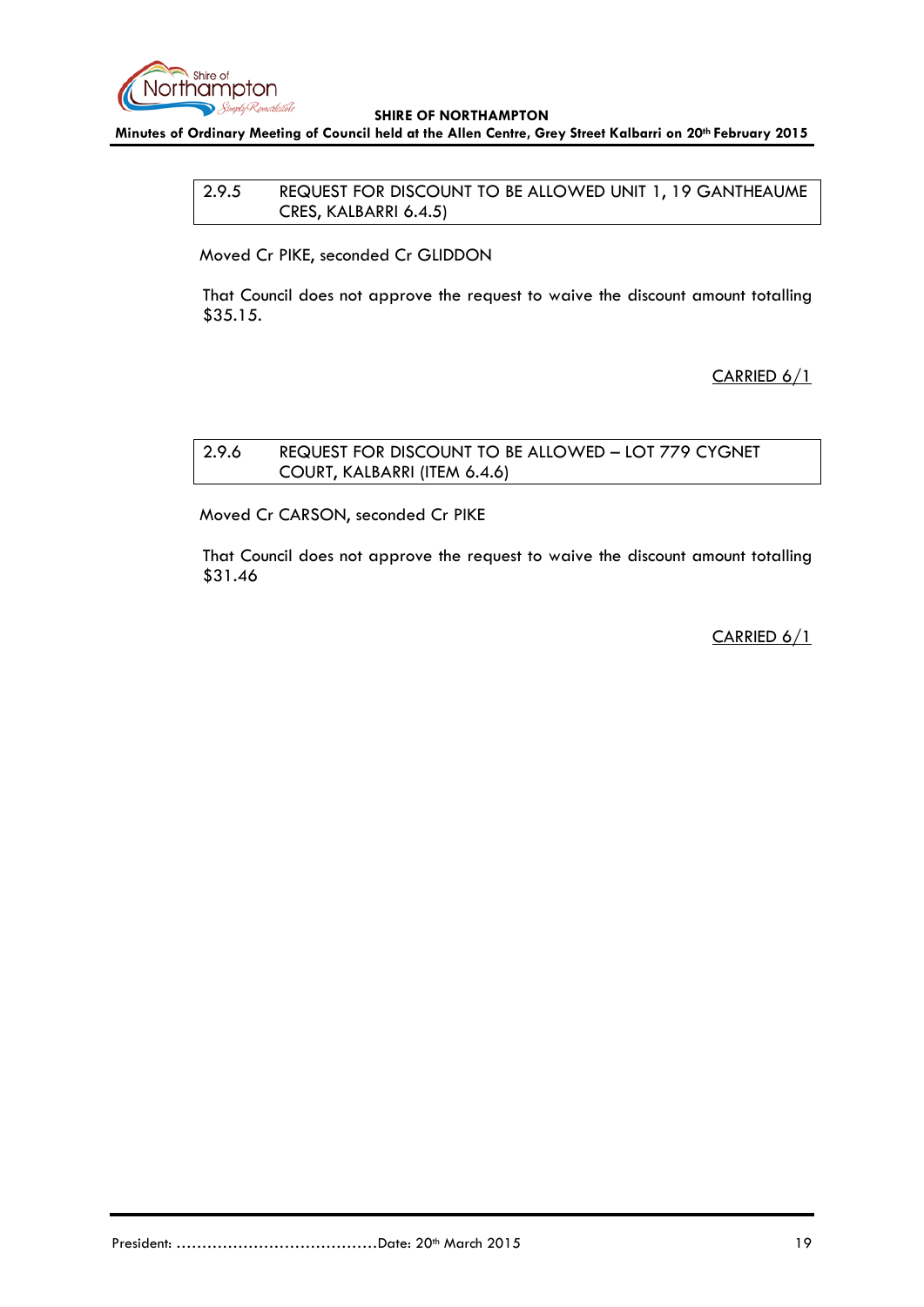

**Minutes of Ordinary Meeting of Council held at the Allen Centre, Grey Street Kalbarri on 20th February 2015**

# <span id="page-19-1"></span><span id="page-19-0"></span>**2.10 ADMINISTRATION & CORPORATE REPORT**

2.10.1 NORTHAMPTON LIGHT INDUSTRIAL AREA (ITEM 6.5.1)

**Noted** 

<span id="page-19-2"></span>2.10.2 CROWN RESERVE 36642, LOT 11365 (ITEM 6.5.2)

Noted

<span id="page-19-3"></span>2.10.3 DISPOSAL OF RESERVE 15769 – LOT 6666 (ITEM 6.5.3)

Moved Cr SCOTT, seconded Cr SIMKIN

That Council, as per Section 58 of the Land Administration Act 1997, formally approve the permanent closure of unmade road reserve that currently traverses from Wundi Road to Crown Reserve 15769, being Lot 6666 on DP 143372 and this portion of unmade road be incorporated into the neighbouring property.

CARRIED 7/0

### <span id="page-19-4"></span>2.10.4 DESTINATION WA GRANT APPLICATION (ITEM 6.5.4)

Moved Cr GLIDDON, seconded Cr SCOTT

That Council endorse the actions of the CEO by submitting a grant to the Royalties for Regions Mid West Community Chest Fund under the auspice of the Shire of Northampton for Guru Productions, for the development of a television episode of Destinations WA that will promote areas of the Shire of Northampton.

CARRIED 7/0

<span id="page-19-5"></span>2.10.5 MID WEST COASTAL NODES PROJECT (ITEM 6.5.5)

**Noted**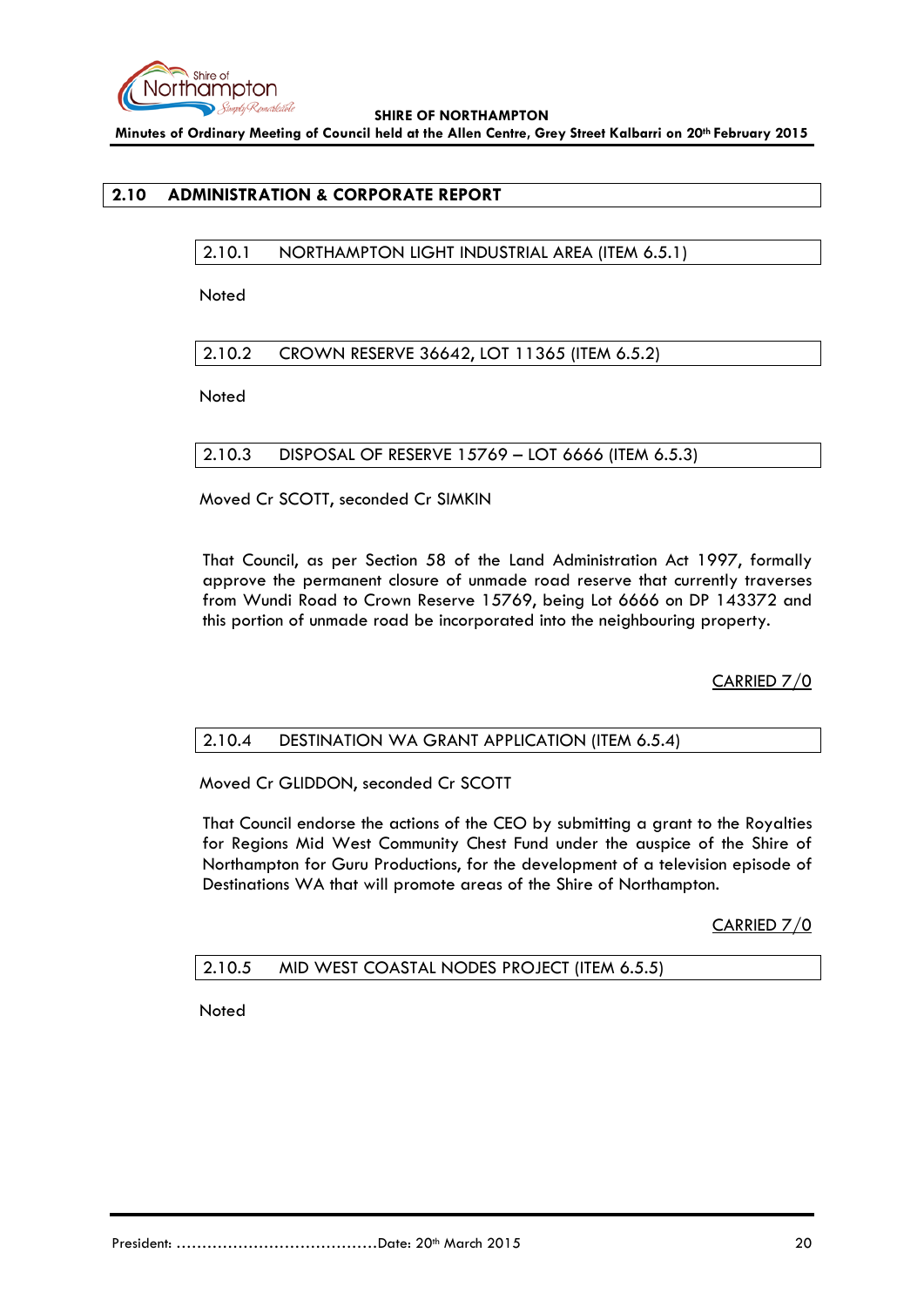

<span id="page-20-0"></span>**Minutes of Ordinary Meeting of Council held at the Allen Centre, Grey Street Kalbarri on 20th February 2015**

2.10.6 LEASE – KALBARRI AERODROME HANGAR – PEXTON NOMINEES (ITEM 6.5.6)

Moved Cr SCOTT, seconded Cr GLIDDON

That Council not exercise its right for a market value rent review for the hangar site of Pexton Nominees/Kalbarri Air-charter, and the lessee be advised accordingly.

CARRIED 7/0

### <span id="page-20-1"></span>2.10.7 ROADS TO RECOVERY FUNDING (ITEM 6.5.7)

Moved Cr SCOTT, seconded Cr GLIDDON

That Council advises the Department of Infrastructure and Regional Development that it accepts the replacement conditions for expending its own source expenditure on road works of \$1,288,082 for the financial years ending 30 June 2015, 2016 and 2017.

CARRIED 7/0

### <span id="page-20-2"></span>1.10.8 VEHICLE LICENCING SERVICES (ITEM 6.5.8)

Moved Cr CARSON, seconded Cr PIKE

That Council enters into a contract with the Department of Transport to act as an agency for the provision of vehicle and drivers licence services from the Northampton office.

CARRIED 7/0

<span id="page-20-3"></span>2.10.9 REFUSE REMOVAL & DISPOSAL TENDER/CONTRACT (ITEM 6.5.9)

Moved Cr SIMKIN, seconded Cr PIKE

That Council endorse the actions of the CEO in advising Talis that its preferred supplier is Toxfree for the provision of collection and disposal of refuse/waste on a regional contract basis with the Shires of Chapman Valley, Irwin and the City of Greater Geraldton.